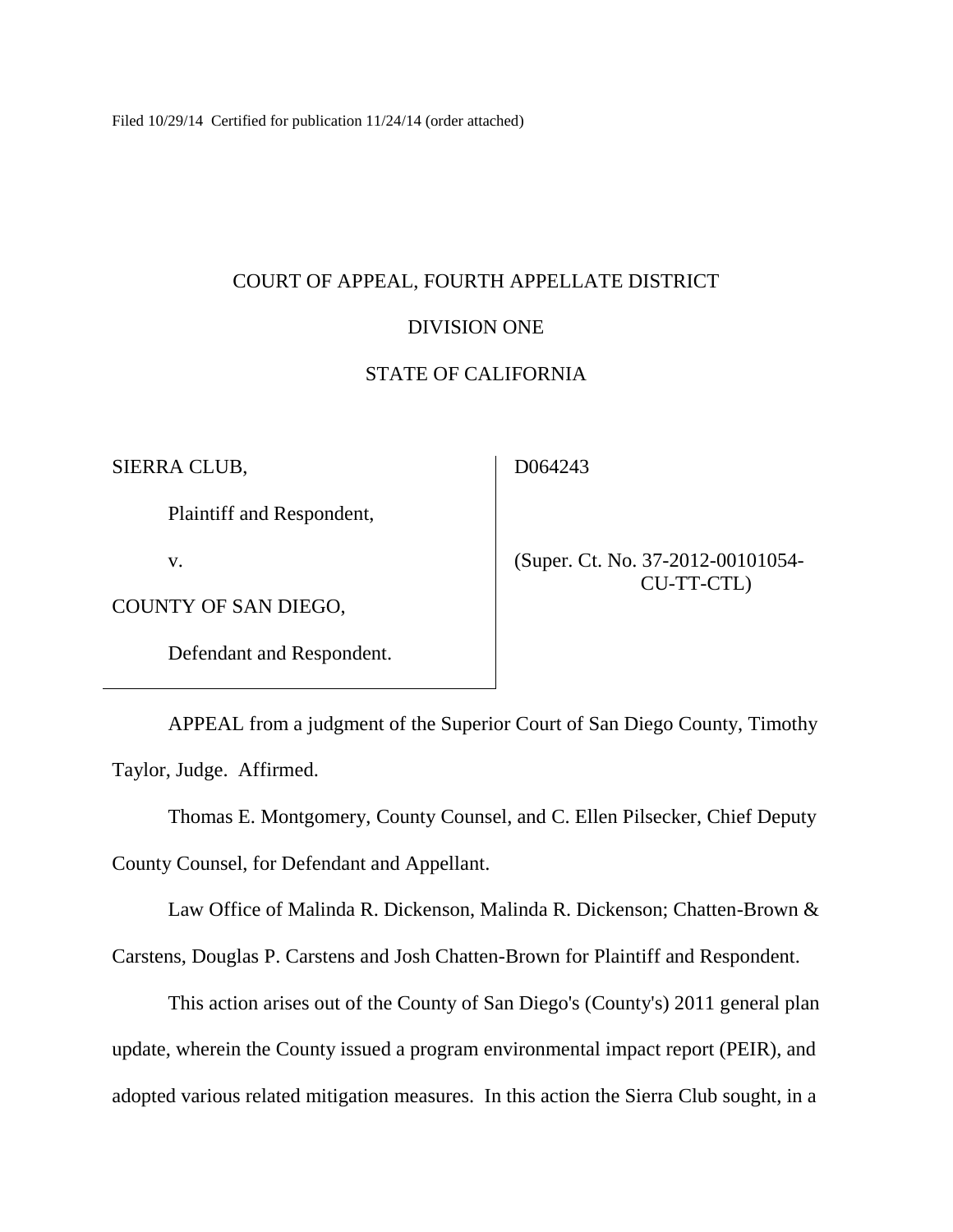petition for writ of mandate, to enforce one mitigation measure adopted by the County: the Climate Change Mitigation Measure CC-1.2 (Mitigation Measure CC-1.2). With Mitigation Measure CC-1.2, the County committed to preparing a climate change action plan with "more detailed greenhouse gas [GHG] emissions reduction [GHG] targets and deadlines" and "comprehensive and enforceable GHG emissions reductions measures that will achieve" specified quantities of GHG reductions by the year 2020.

However, the Sierra Club alleged that instead of preparing a climate change action plan that included comprehensive and enforceable GHG emission reduction measures that would achieve GHG reductions by 2020, the County prepared a climate action plan (CAP) as a plan-level document that expressly "does not ensure reductions." The County also developed associated guidelines for determining significance (Thresholds). According to the Sierra Club, review of the CAP and Thresholds project under the California Environmental Quality Act (CEQA) (Pub. Resources Code, § 21000 et seq.) was performed after the fact, using an addendum to the general plan update PEIR, without public review, without addressing the concept of tiering, without addressing the County's failure to comply with the express language of Mitigation Measure CC-1.2, and without a meaningful analysis of the environmental impacts of the CAP and Thresholds project.

The court granted the petition, concluding that the County's CAP did not comply with the requirements of Mitigation Measure CC-1.2 and thus violated CEQA. The court found that the CAP did not contain enforceable GHG reduction measures that would achieve the specified emissions reductions.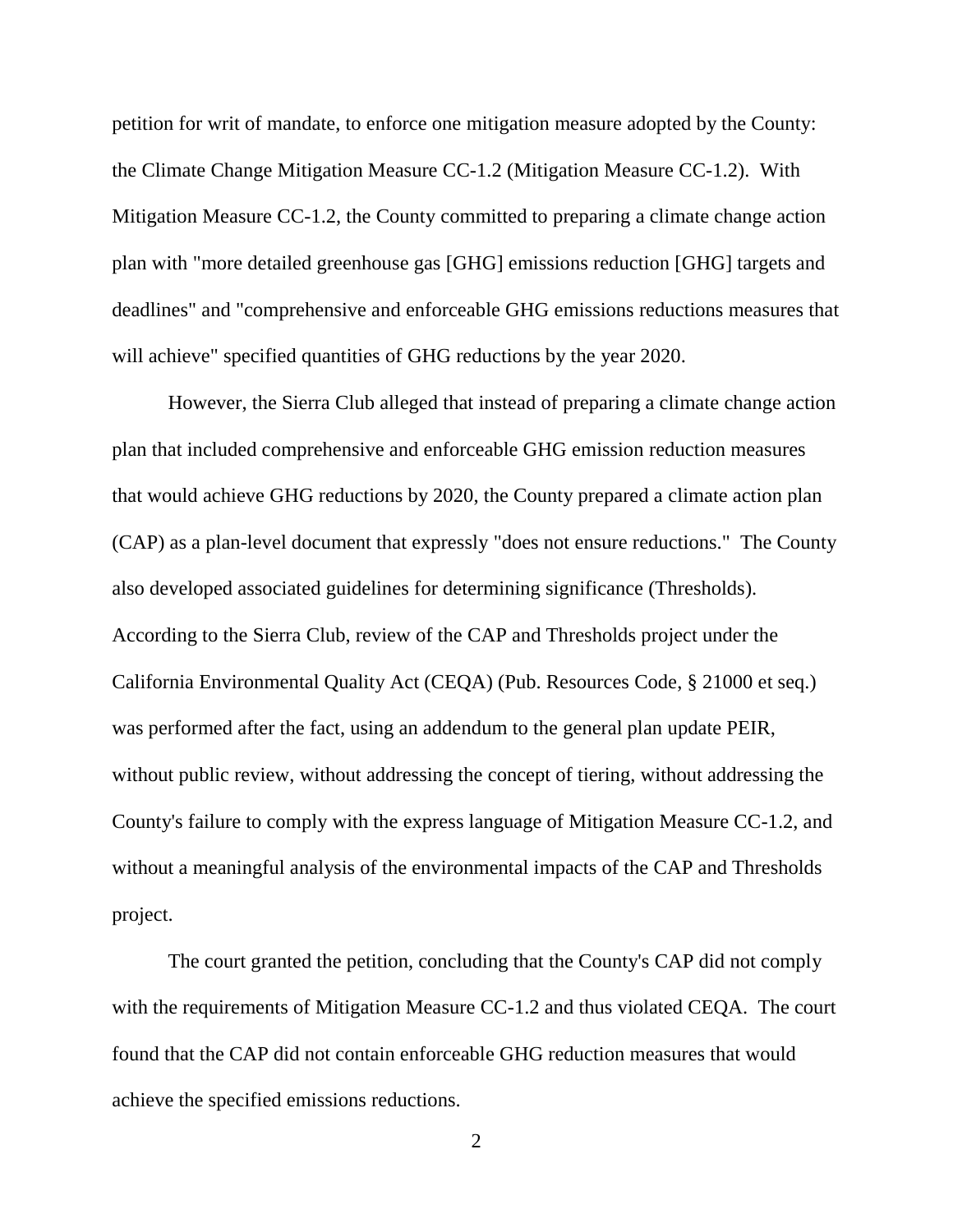The County appeals, asserting (1) the statute of limitations bars the claim that the mitigation measures are not enforceable; (2) the CAP met the requirements of Mitigation Measure CC-1.2; and (3) that the trial court erred in finding that a supplemental EIR was required. We affirm.

## FACTUAL AND PROCEDURAL BACKGROUND

## A. *Executive Order S-3-05*

 $\overline{a}$ 

In 2005 then-California Governor Arnold Schwarzenegger issued Executive Order No.  $S$ -3-05,<sup>1</sup> which acknowledged California's vulnerability to the effects of climate change and established targets for reducing GHG emissions in California over time. Specifically, Executive Order No. S-3-05 set statewide targets for three points in time: 2010, 2020, and 2050. The target for 2010 (2010 Target) was to reduce emissions to the levels they were at in the year 2000. The target for 2020 is to reduce emissions to the levels they were at in 1990 (2020 Target). The target for 2050 is that emissions be 80 percent below the levels they were at in 1990 (2050 Target).

Executive Order No. S-3-05 was based on then-available climate science and represented California's share of worldwide GHG reductions necessary to stabilize climate. As the Attorney General explained, "Executive Order [No.] S-3-05 is an official policy of the State of California, established by gubernatorial order in 2005, and designed to meet the environmental objective that is relevant under CEQA (climate stabilization)."

 $1$  On March 24, 2014, the County requested that we take judicial notice of Executive Order No. S-3-05. We grant that request.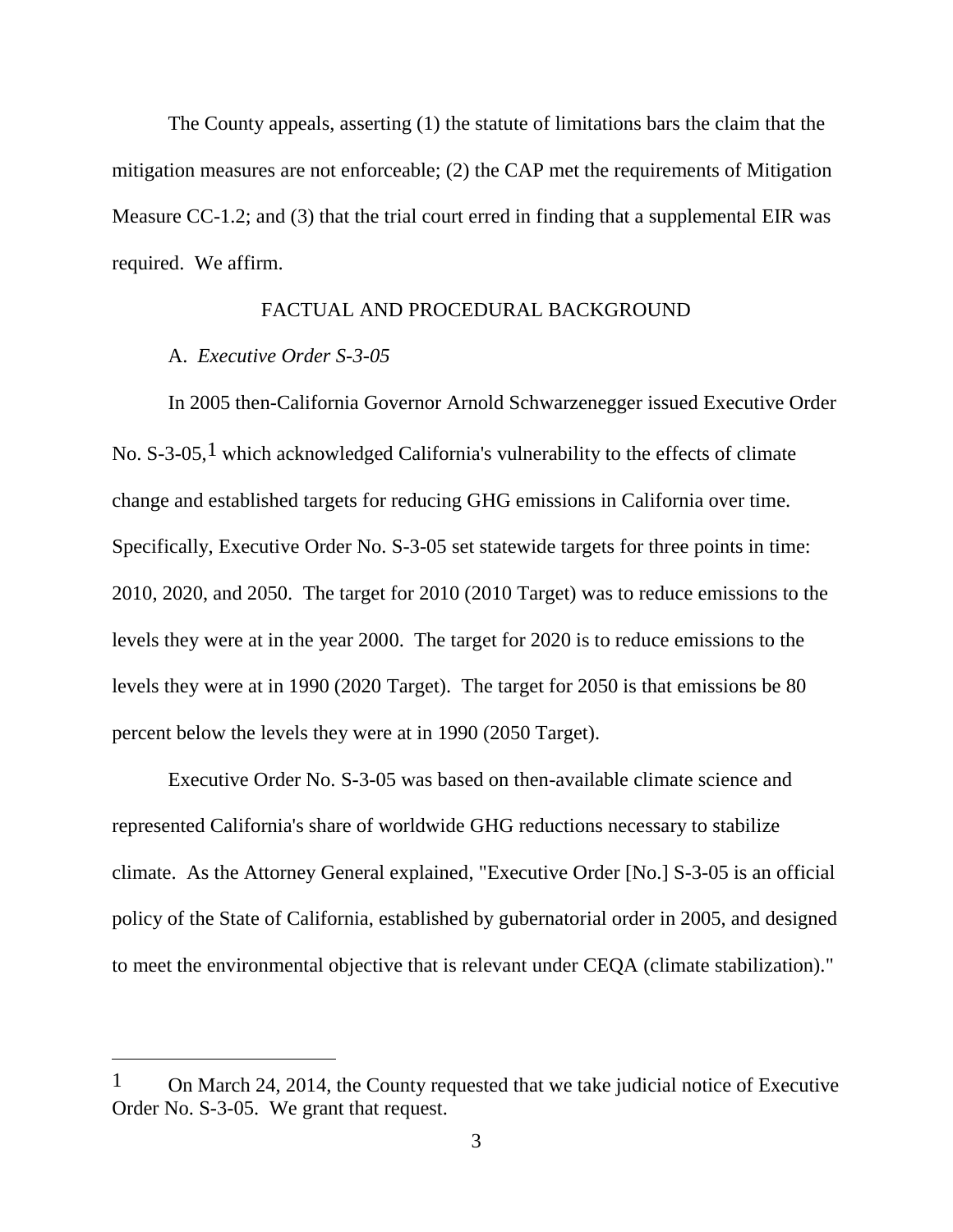#### B. *The Legislature Addresses the Need for GHG Emission Reductions*

In response to Executive Order No. S-3-05, the California Legislature enacted the California Global Warming Solutions Action of 2006, Assembly Bill No. 32. (Health & Saf. Code, § 38500 et seq.) Consistent with Executive Order No. S-3-05, Assembly Bill No. 32 required the California State Air Resources Board (CARB) to determine 1990 levels of GHG emissions and then to establish "a statewide greenhouse gas emissions limit that is equivalent to that level, to be achieved by 2020." (Health  $\&$  Saf. Code,  $\S$ 38550.) Assembly Bill No. 32 also stated that GHG reductions must continue after 2020, requiring that the statewide greenhouse gas emissions limit established by CARB "remain in effect unless otherwise amended or repealed" (Health & Saf. Code, § 38551, subd. (a)) and further that "[i]t is the intent of the Legislature that the statewide greenhouse gas emissions limit continue in existence and be used to maintain and continue reductions in emissions of greenhouse gases beyond 2020." (Health & Saf. Code, § 38551, subd. (b).) Assembly Bill No. 32 also required that CARB "prepare and approve a scoping plan [for] achieving the maximum technologically feasible and cost-effective reductions in greenhouse gas emissions by 2020." (Health & Saf. Code, § 38561, subd. (a).)

In December 2008 CARB approved the scoping plan. The scoping plan "identifies California's cities and counties as 'essential partners' within the overall statewide effort, and recommends that local governments set a GHG reduction target of 15% below 2005- 2008 levels by 2020." Thus, it was acknowledged that CARB would accept this target as a substitute for the 1990 level referenced in Assembly Bill No. 32 and Executive Order No. S-3-05.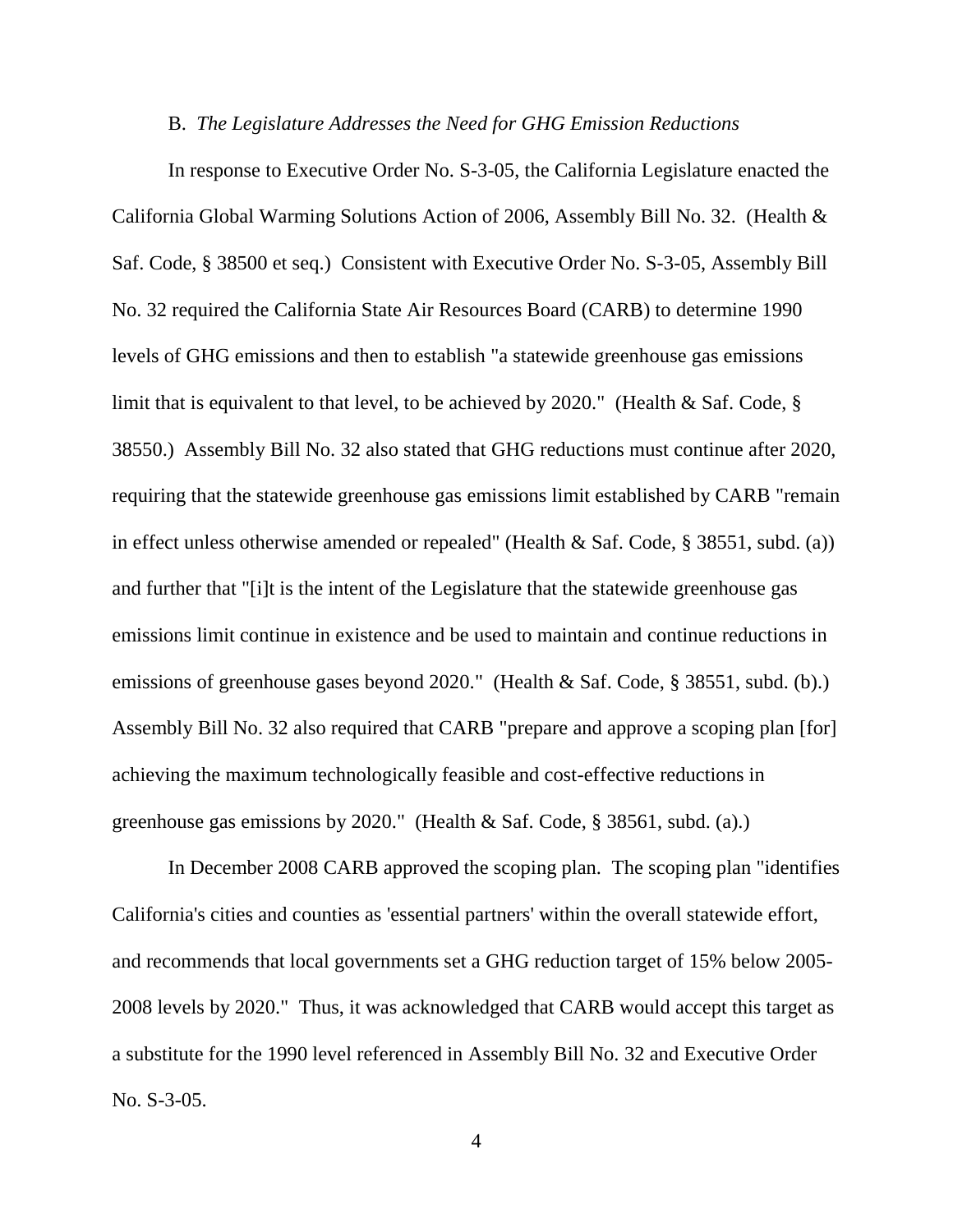### C*. The County's General Plan Update PEIR*

The County acknowledged in the general plan update PEIR that it needed to "reduce GHG emissions to 1990 levels by 2020" and that changes were required both in the community and in the County's operations, buildings, vehicle fleet, and with respect to its employee commutes, water, and waste.

A GHG emissions inventory was prepared as a special appendix (Appendix K).

Appendix K set forth projected emissions reductions and assumptions then-available, and promised that the "Greenhouse Gas Reduction/Climate Action Plan, which will be prepared as an implementation strategy, will further detail the County's GHG emissions and how those reductions will occur."

There was extensive public comment on the general plan update, including from the California Attorney General:

> "[W]e encourage the County to (l) commit in the General Plan to adopt by a date certain a CAP with defined attributes (targets, enforceable measures to meet those targets, monitoring and reporting, and mechanisms to revise the CAP as necessary) that will be integrated into the General Plan; (2) incorporate into the General Plan interim policies to ensure that any projects considered before completion of the CAP will not undermine the objectives of the CAP; and (3) for all GHG impacts the County has designated as significant, adopt feasible mitigation measures that can be identified today and that do not require further analysis." (Fn. omitted.)

## D. *Mitigation Measures*

The County thereafter promised to take a series of additional actions. These

promises took the form of a group of climate change-related mitigation measures:

Mitigation Measures CC-1.1 through CC-l.19 (the Mitigation Measures). The Mitigation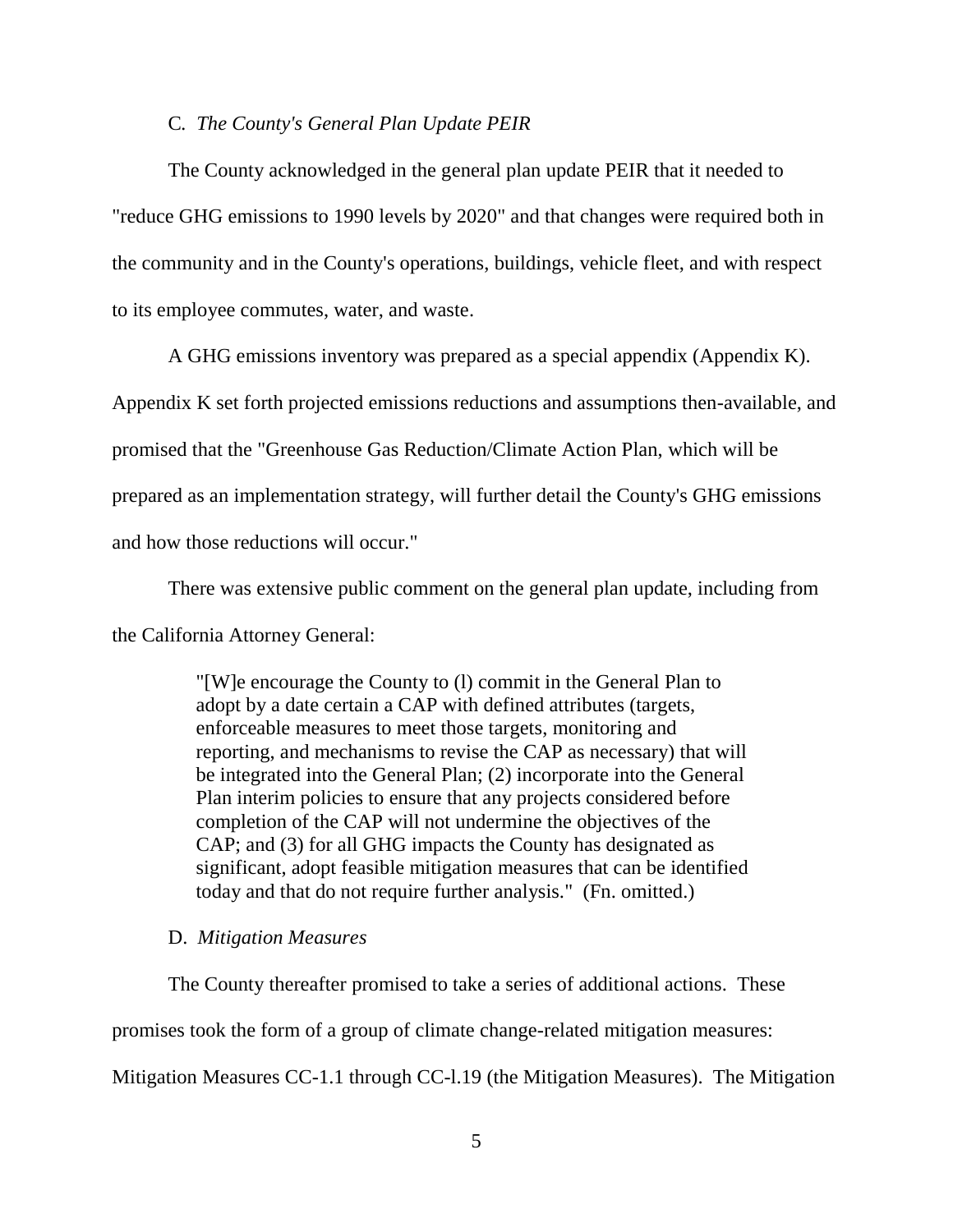Measures included requirements to update, review, and implement County programs; implement a strategic energy plan; revise the zoning ordinance; coordinate with other entities; educate the public; reduce vehicle miles traveled and encourage alternative modes of transportation; and, based thereon, to revise the County guidelines for determining significance.

The County made the following finding with regard to Mitigation Measure CC-

1.2:

"[Mitigation Measure] CC-l.2 requires the preparation of a County Climate Change Action Plan within six months from the adoption date of the General Plan Update. The Climate Change Action Plan will include a baseline inventory of greenhouse gas emissions from all sources and *more detailed greenhouse gas emissions reduction targets and deadlines*. The County Climate Change Action Plan *will achieve comprehensive and enforceable GHG emissions reduction* of 17% (totaling 23,572 MTC02E) from County operations from 2006 by 2020 and 9% reduction (totaling 479,717 MTC02E) in community emissions from 2006 by 2020. Implementation of this Climate Change Action Plan will contribute to meeting the [Assembly Bill No.] 32 goals, in addition to the State regulatory requirements noted above." (Italics added.)

Mitigation Measure CC-l.2 formed the basis for Mitigation Measure CC-l.8, which

required "revision of the County Guidelines for Determining Significance based on the

Climate Change Action Plan."

Mitigation Measure CC-1.8, in turn, formed the basis for Mitigation Measure CC-

1.7, which required that the County guidelines for determining significance anticipated

by Mitigation Measure CC-1.8 incorporate CARB's recommendation for a threshold for

determining significance of impacts on climate change. Should the recommendation "not

be released in a timely manner," the County would "prepare its own threshold."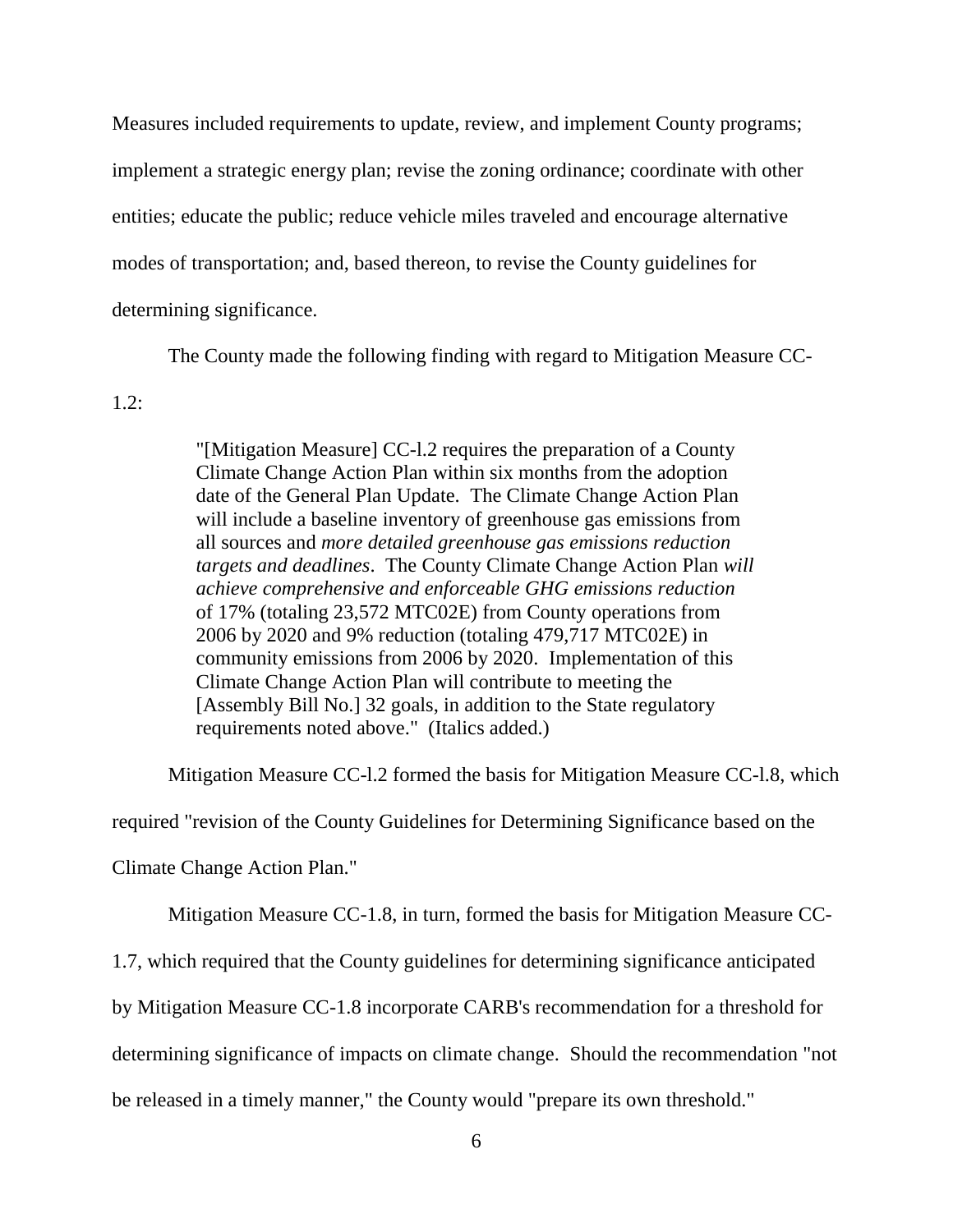As required by CEQA (Pub. Res. Code, § 21081.6), the County incorporated a mitigation monitoring and reporting program (MMRP) into the general plan update PEIR.

Included in the MMRP was a promise to achieve GHG reductions by 2020 through comprehensive and enforceable GHG emission reduction measures. In addition to committing to the 2020 Target, the County also committed to compliance with the Executive Order No. S-3-05 trajectory. The County found "significant impacts associated with substantial climate-related risks" such as those "on water supply, wildfires, energy needs, and impacts to public health" would occur as a result of its general plan update. However, as a result of its commitment to adopt a CAP and Thresholds, and other mitigation measures, the County was able to make a finding that the climate change impacts anticipated by the general plan update PEIR would be avoided or substantially lessened.

## E. *The CAP and Thresholds Project*

According to the County, the CAP was prepared for the following purposes:

1. To mitigate the impacts of climate change by achieving meaningful greenhouse gas (GHG) reductions within the County, consistent with Assembly Bill No. 32, the governor's Executive Order S-3-05, and CEQA guidelines (Cal. Code Regs., tit. 14, § 15000 et seq. [CEQA Guidelines]).

2. To allow lead agencies to adopt a plan or program that addresses the cumulative impacts of a project.

3. To provide a mechanism that subsequent projects may use as a means to address GHG impacts under CEQA.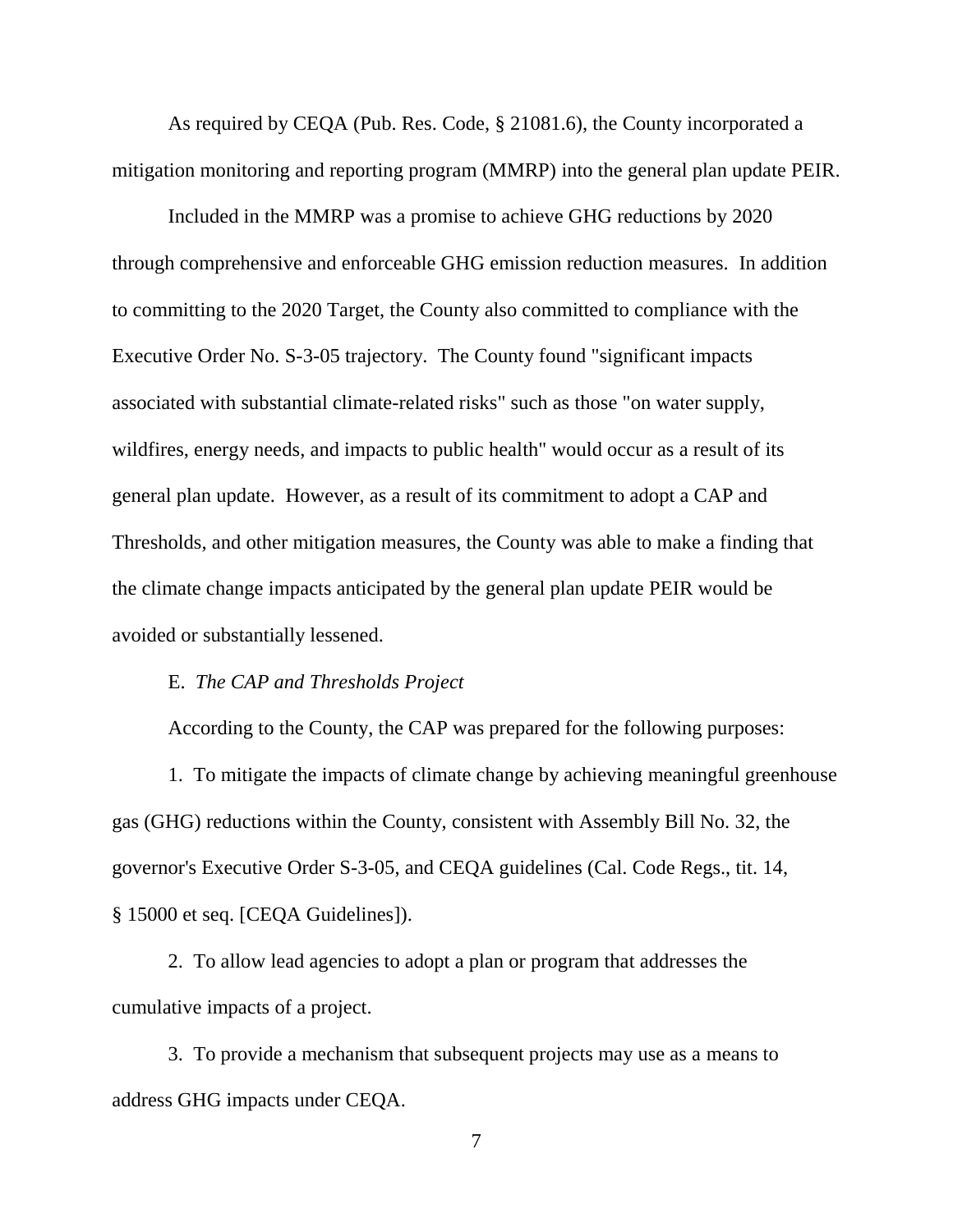4. To comply with the 2011 adopted County General Plan Environmental Impact Report (EIR) Mitigation Measure CC-1.2, Preparation of a Climate Action Plan.

Although compliance with Mitigation Measure CC-1.2 was one purpose of the CAP, two of the four purposes relate to preparation of the CAP as a plan-level document so that environmental review could be avoided on future projects that were determined to be below specified ''thresholds.'' (CEQA Guidelines, § 15183.5.) However, the CAP did not mitigate climate change impacts consistent with Assembly Bill No. 32 and Executive Order No. S-3-05, did not satisfy the plan-level requirements of CEQA Guideline 15183.5, and it did not meet the requirements of Mitigation Measure CC-1.2

Instead, the CAP expressly acknowledged the possibility that "communitywide inventories will indicate that the community is not achieving its reduction targets" and admitted that the CAP "does not ensure reductions." Further, the CAP did not include a meaningful analysis of "measures that extend beyond the year 2020." Rather, the County documented that instead of continuing to reduce GHG emissions after 2020, GHG emissions allowed as a result of the general plan update were anticipated to *increase* after 2020.

The CAP and Thresholds were presented to the planning commission and the board of supervisors as "the project." The Thresholds, like the CAP, purport to expressly facilitate post-2020 development that would have significant adverse climate change impacts, without any consideration of post-2020 climate science as required by Assembly Bill No. 32 and Executive Order No. S-3-05.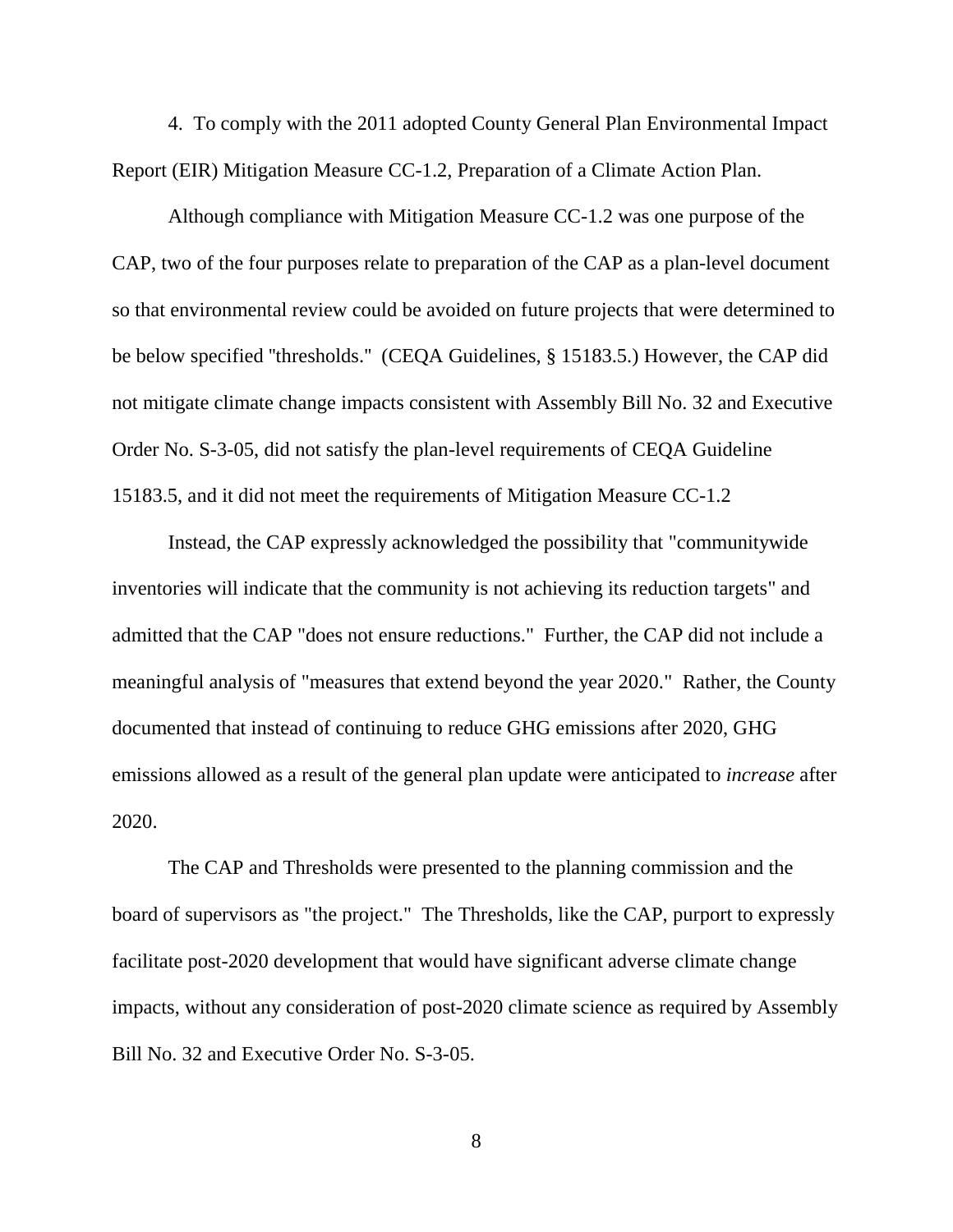## F. *The Comment Period*

The Sierra Club submitted extensive comments to the County. In particular, the Sierra Club commented on the need to take action consistent with climate science and achieve the Assembly Bill No. 32 and Executive Order No. S-3-05 GHG emissions reductions targets. The Sierra Club also provided specific examples of feasible GHG Reduction measures that would actually reduce GHG emissions and could be adopted without delay. The Sierra Club submitted additional comments and testified at the planning commission hearing, attempted to appeal the planning commission's decision, and testified at the board of supervisors hearing.

## G. *Proceedings Before the Planning Commission*

The final agenda for the April 27, 2012 regular meeting of the County Planning Commission Regulation Meeting made no reference to the associated Thresholds, which were also presented to the planning commission. Despite acknowledging the significant climate change effects as well as the requirements of Assembly Bill No. 32 and Executive Order No. S-3-05, staff took the position that no additional environmental review was required. The planning commission voted to adopt staff's recommendation with one addition relating to installation of electric vehicle recharging stations.

### H*. Proceedings Before the Board of Supervisors*

The Project was placed on the agenda for the June 20, 2012 board of supervisors meeting as "County of San Diego Climate Action Plan (District: All)." The staff report and supporting documents presented to the board of supervisors included (1) the CAP, (2) the Thresholds, (3) the environmental documentation , and (4) public documentation.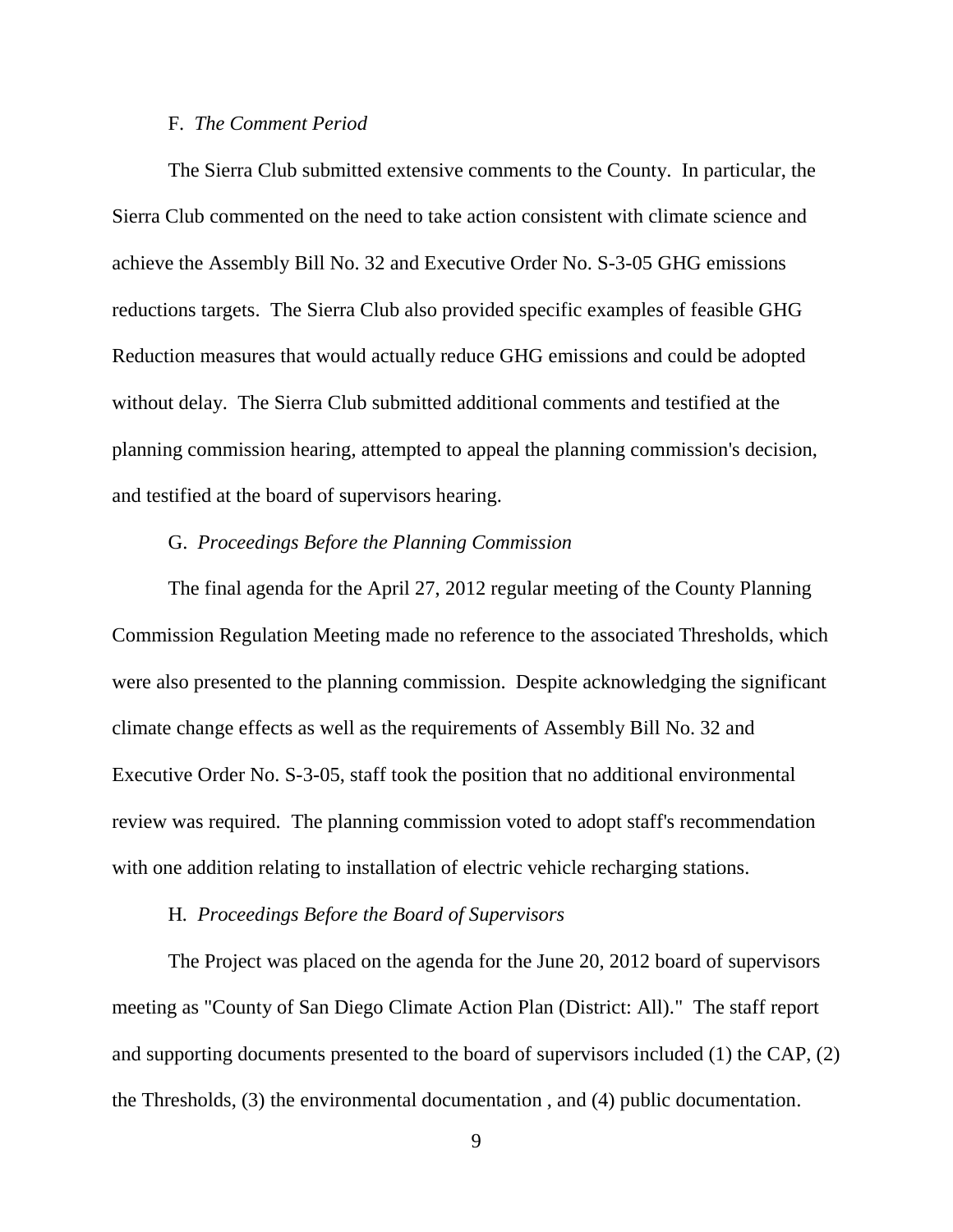The environmental documentation included a memorandum referencing "CEQA Guidelines Section 15164 Addendum to the County of San Diego General Plan Update [PEIR] (SCH 2002111067)" (Addendum) which was dated the same day as the hearing, June 20, 2012. The addendum defined the project as ''the CAP and Significance Guidelines." The addendum included attachments entitled "Environmental Review Update Checklist Form" (environmental checklist) and "Environmental Review Update Checklist for County of San Diego Climate Action Plan." The environmental checklist included a determination by staff that the "new information included in the CAP and Significance Guidelines represent minor technical additions to the previously certified EIR."

At the board of supervisors hearing, staff acknowledged that "[s]tate and local measures in the climate plan are insufficient to achieve our target in 2035" and explained that the CAP measures were not required, but rather that staff "believe[d]" that "education and incentives" might produce a result.

The County also documented that GHG emissions were anticipated to *increase*, not decrease, after 2020. Staff explained that the County would not comply with Executive Order No. S-3-05 because "the State's plan right now goes out to 2020." Staff further explained to the Board of Supervisors that the Thresholds would result in a less than significant finding for greenhouse gas emissions for future development projects.

Ultimately, the board of supervisors took the following actions:

1. Adopted environmental findings including in attachment C.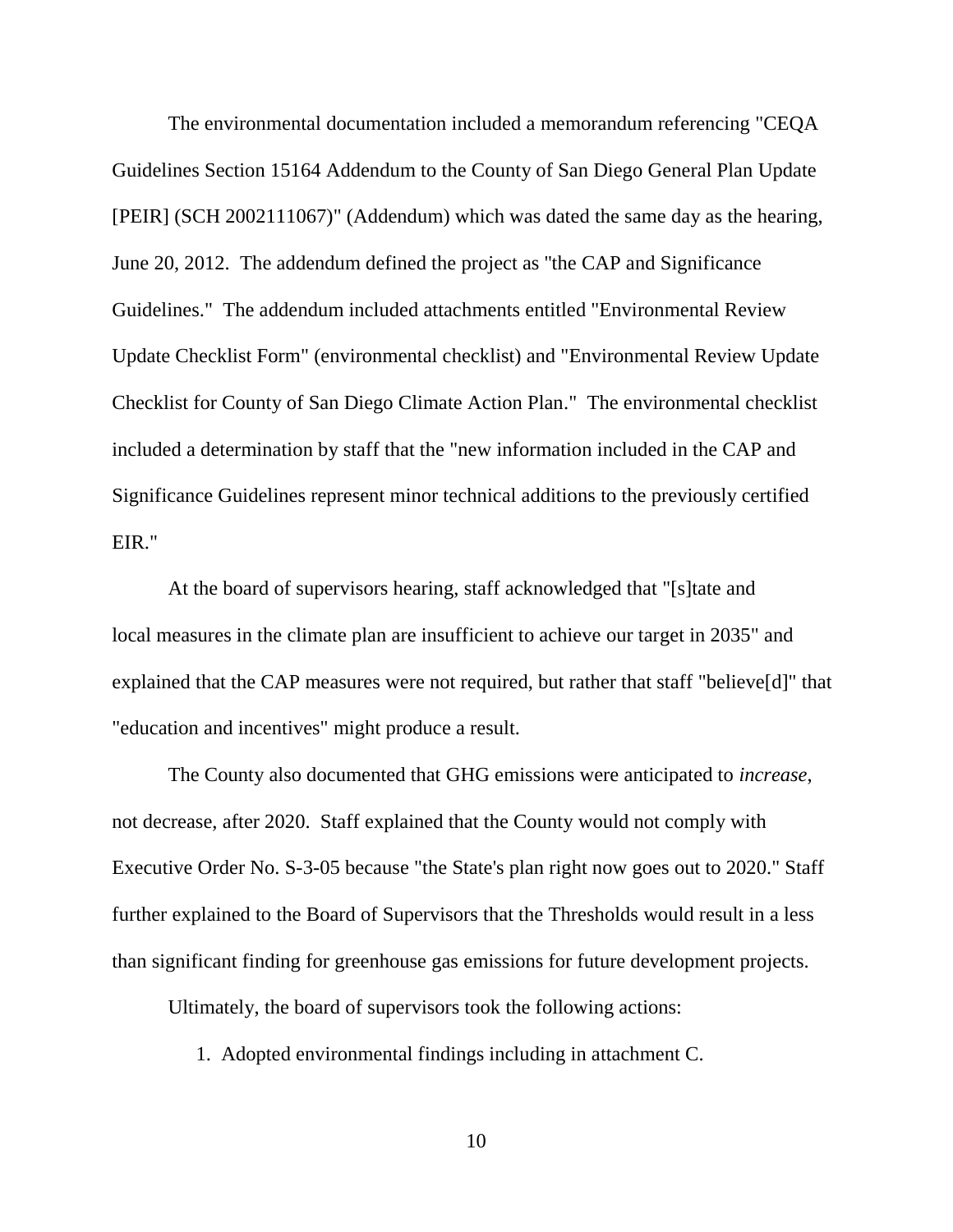2. Adopted the plan titled "County of San Diego Climate Action Plan (Attachment A)."

The only findings made by the County were the following:

1. The environmental impact report (EIR) dated August 3, 2011 on file with the Department of Planning and Land Use (DPLU) as Environmental Review Number SCH 2002111067 was completed in compliance CEQA and the State and County CEQA Guidelines and that the Board of Supervisors has reviewed and considered the information contained therein and the Addendum thereto dated June 20, 2012 on file with DPLU and attached thereto; and

2. There were no changes in the project or in the circumstances under which the project was undertaken that involved significant new environmental impacts which were not considered in the previously certified EIR dated August 3, 2011, that there was no substantial increase in the severity of previously identified significant effects, and that no information of substantial importance had become available since the EIR was certified as explained in the environmental checklist dated June 20, 2012 and attached thereto.

I. *The Sierra Club Files Suit*

The Sierra Club filed a petition for writ of mandate, challenging the June 20, 2012 approval of the CAP and Thresholds project, including the associated environmental review. The Sierra Club alleged that the CAP did not meet the requirements of Mitigation Measure CC-1.2, the Thresholds were not adopted pursuant to the requirements of CEQA Guideline section 15064.7, and that an EIR should have been prepared.

# J. *The Trial Court's Decision*

The trial court determined that the CAP did not comply with the requirements for a CAP as set forth in Mitigation Measure CC-l.2, and thus violated CEQA. The trial court found that the CAP neither contained enforceable GHG reduction measures that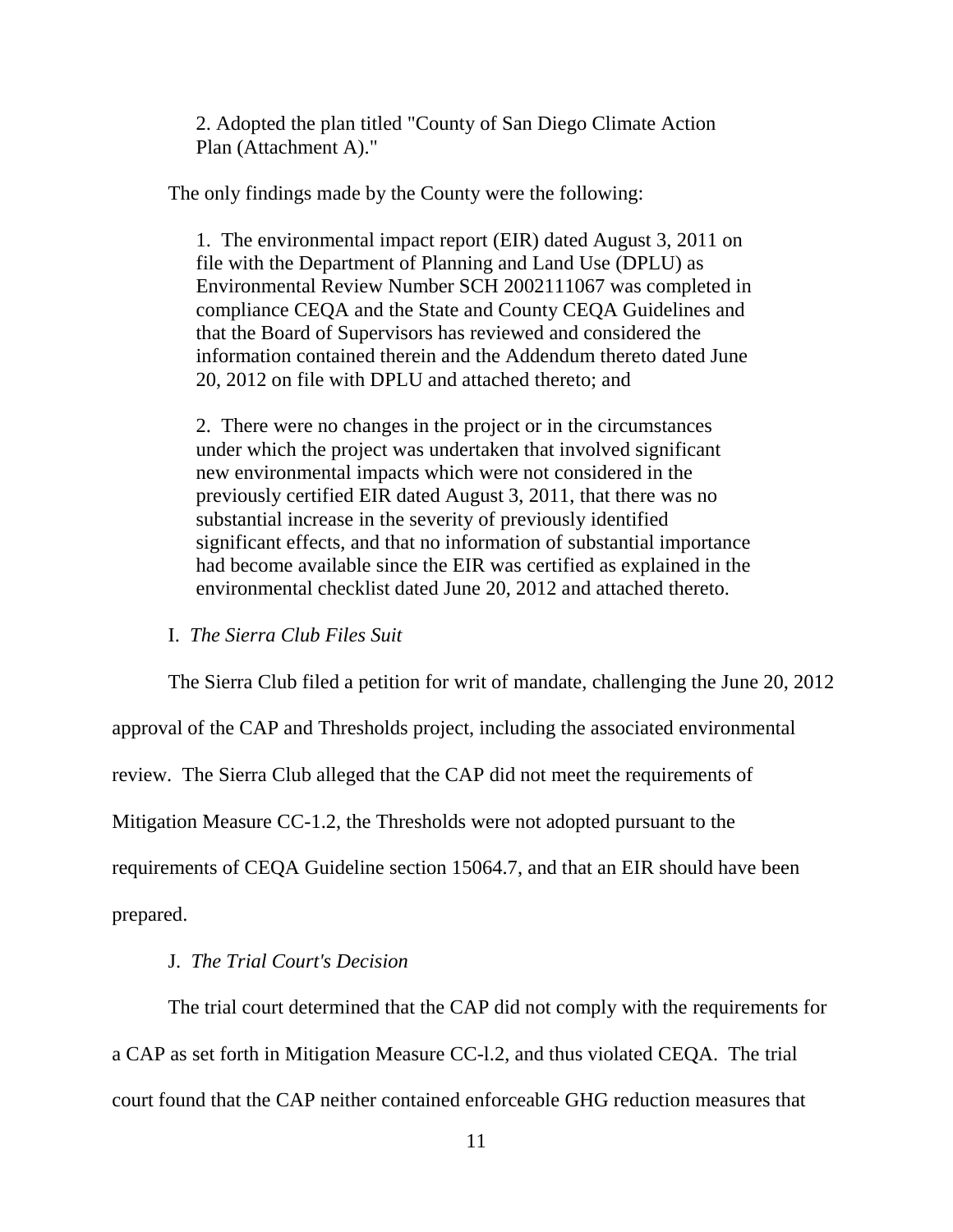will achieve the specified emissions reductions, nor detailed deadlines for GHG emission reductions.

The trial court further found that the approval process violated CEQA, noting: "There is no showing that the County properly considered whether the CAP is within the scope of the PEIR" and that "environmental review is necessary to ascertain whether the CAP met the necessary GHG emission reductions when considering the CAP is merely hortatory and contains no enforcement mechanism for reducing GHG emissions."

Further, the trial court determined that whether or not the Thresholds were adopted was a subsidiary issue that did not need to be reached in light of the trial court's decision on the CAP (which formed the basis for the Thresholds) and the process by which it was approved.

## **DISCUSSION**

### I. *STANDARD OF REVIEW*

The Sierra Club and the County agree as to the applicable standards of review. In reviewing the County's actions under CEQA, we must determine whether there was "a prejudicial abuse of discretion." (Pub. Resources Code, § 21168.5.) "'Abuse of discretion is established if the agency has not proceeded in a manner required by law, or if the determination or decision is not supported by substantial evidence.'" (*Mira Mar Mobile Community v. City of Oceanside* (2004) 119 Cal.App.4th 477, 486.)

"[A] reviewing court must adjust its scrutiny to the nature of the alleged defect." (*Vineyard Area Citizens for Responsible Growth, Inc.* v. *City of Rancho Cordova* (2007) 40 Cal.4th 412, 435 (*Vineyard*).) Challenges to an agency's failure to proceed in the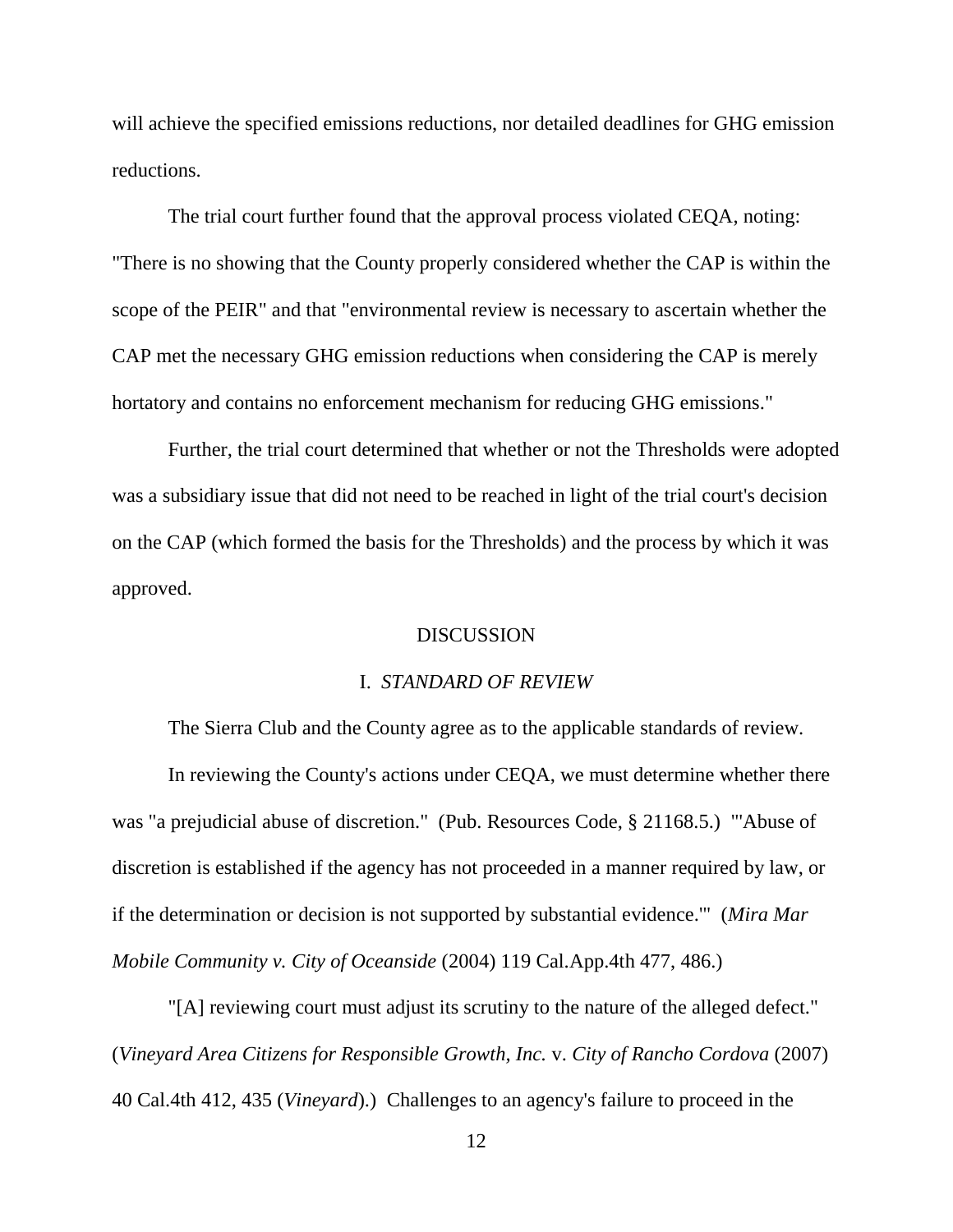manner required by CEQA are subject to a significantly different standard of review than challenges that an agency's decision is not supported by substantial evidence. (*Ibid.*) Where the challenge is that the agency did not proceed in the manner required by law, a court must "determine de novo whether the agency has employed the correct procedures, 'scrupulously enforc[ing] all legislatively mandated CEQA requirements.'" (*Ibid*.)

Furthermore, when a prior environmental impact report has been prepared and certified for a program or plan, the question for a court reviewing an agency's decision not to use a tiered EIR for a later project "is one of law, i.e., 'the sufficiency of the evidence to support a fair argument.'" (*Sierra Club* v. *County of Sonoma* (1992) 6 Cal.App.4th 1307, 1318.) "[I]f there is substantial evidence in the record that the later project may arguably have a significant adverse effect on the environment which was not examined in the prior program EIR, doubts must be resolved in favor of environmental review and the agency must prepare a new tiered EIR, notwithstanding the existence of contrary evidence." (*Id.* at p. 1319, fn. omitted.) The court "must set aside the decision if the administrative record contains substantial evidence that a proposed project might have a significant environmental impact; in such a case, the agency has not proceeded as required by law." (*Id.* at 1317.)

### II. *OVERVIEW OF CEQA*

"The fundamental goals of environmental review under CEQA are information, participation, mitigation, and accountability." (*Lincoln Place Tenants Assn.* v. *City of Los Angeles* (2007) 155 Cal.App.4th 425, 443-444 (*Lincoln Place II*).) As the California Supreme Court has explained: "If CEQA is scrupulously followed, the public will know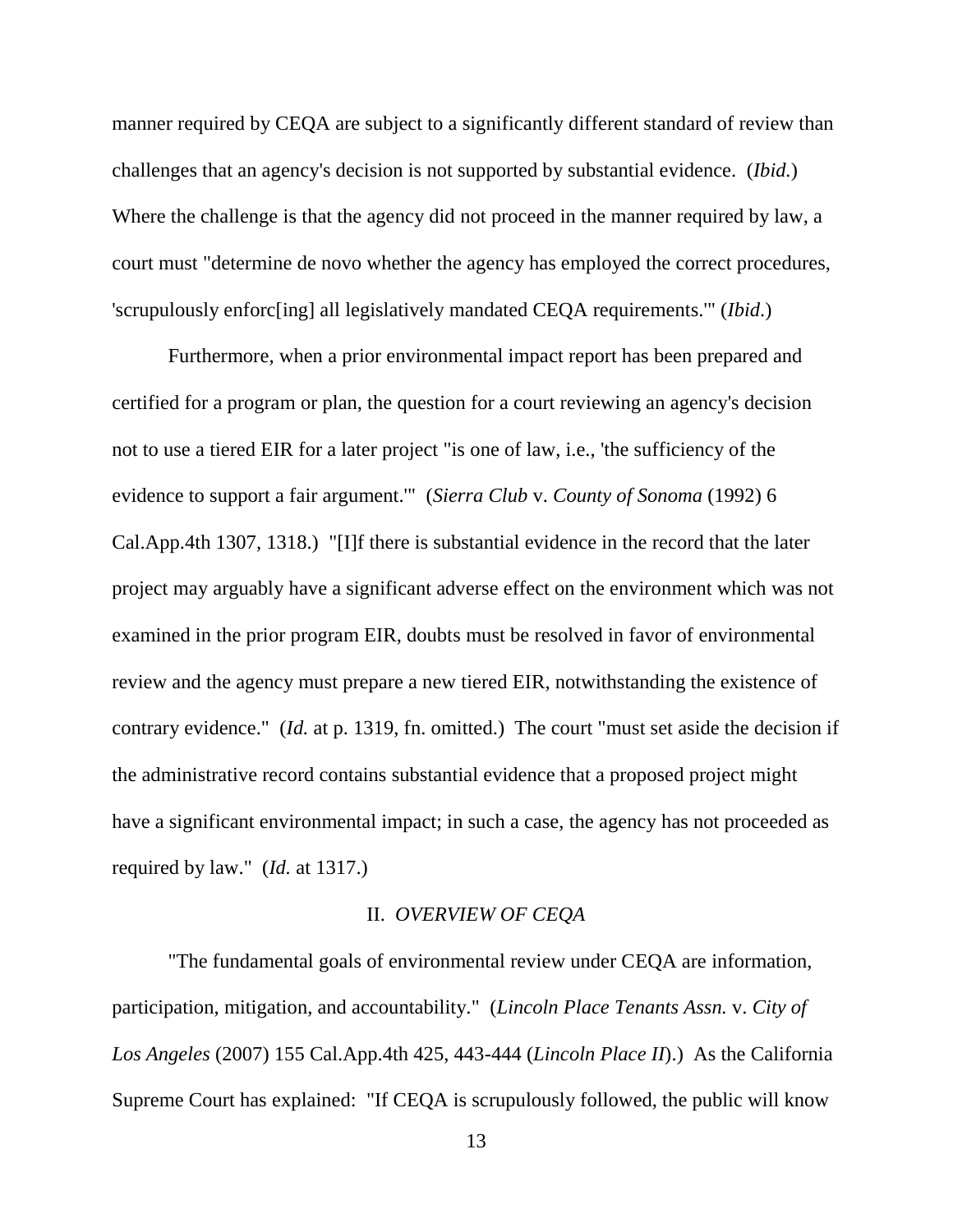the basis on which its responsible officials either approve or reject environmentally significant action, and the public, being duly informed, can respond accordingly to action with which it disagrees. [Citations.] The EIR process protects not only the environment but also informed self-government." (*Laurel Heights Improvement Assn. v. Regents of the University of California* (1988) 47 Cal.3d 376, 392 (*Laurel Heights*).)

CEQA requires a public agency to prepare an environmental impact report (EIR) before approving a project that may have significant environmental effects. (Pub. Resources Code, § 21100.) The EIR is "'the heart of CEQA' . . . an 'environmental "alarm bell" whose purpose it is to alert the public and its responsible officials to environmental changes before they have reached ecological points of no return.'" (*Laurel Heights, supra,* 47 Cal.3d at p. 392.)

CEQA authorizes the preparation of various kinds of environmental impact reports depending upon the situation, such as the subsequent EIR, a supplemental EIR, and a tiered EIR. (Pub. Resources Code, §§ 21l66, 21068.5, 21093, 21094.) Whereas the subsequent EIR and supplemental EIR are used to analyze modifications to a particular project, a tiered EIR is used to analyze the impacts of a later project that is consistent with an EIR prepared for a general plan, policy, or program. (CEQA Guidelines, § 15385; compare Pub. Resources Code, § 21166 & CEQA Guidelines §§ 15162, 15163 & 15164 [referencing ''the project"] with Pub. Resources Code, § 21093 [stating that later projects may use tiering].)

CEQA requires that "environmental impact reports shall be tiered whenever feasible." (Pub. Resources Code, § 21093, subd. (b).) Tiering means ''the coverage of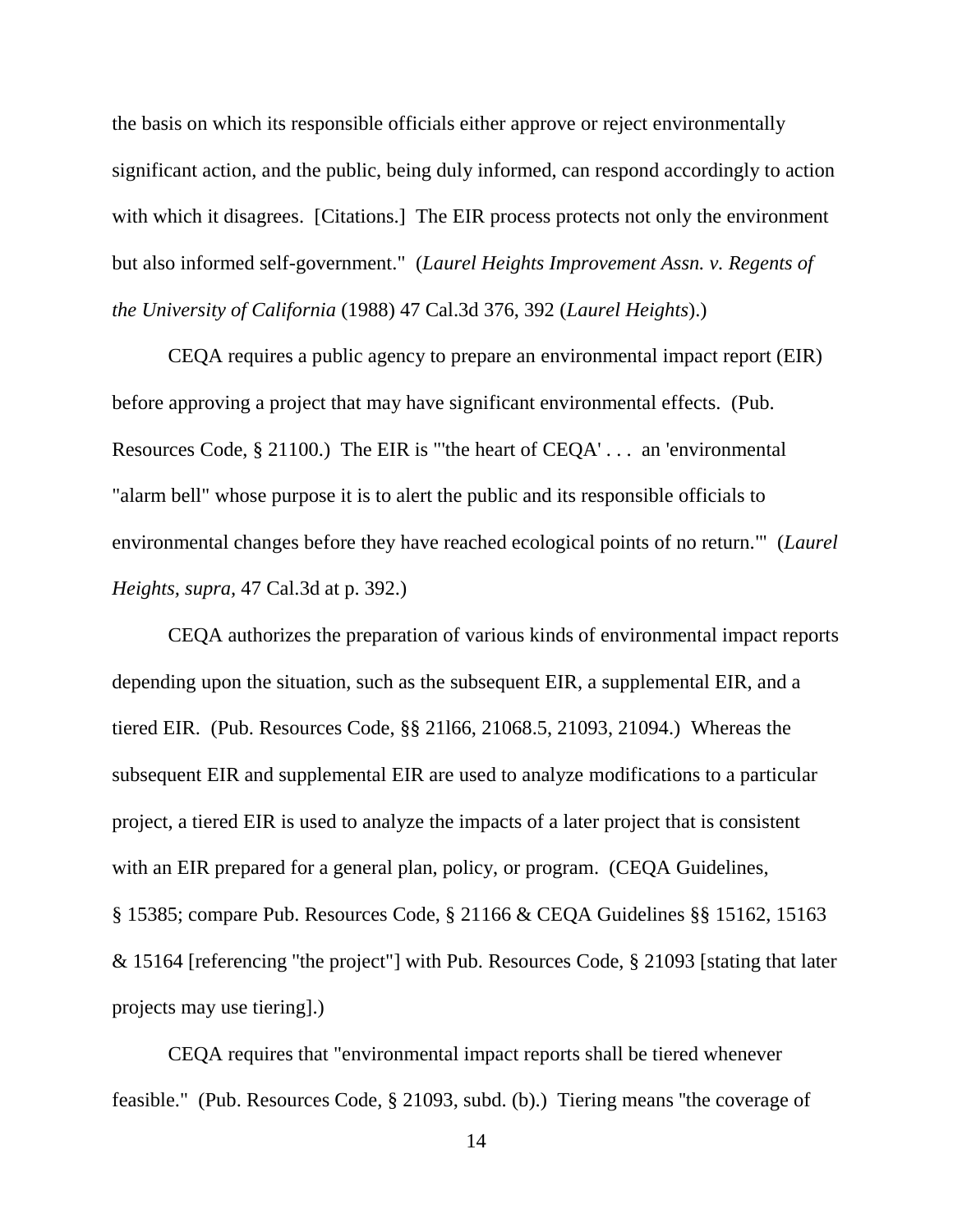general matters in broader EIRs (such as on general plans or policy statements) with subsequent narrower EIRs . . . incorporating by reference the general discussions and concentrating solely on the issues specific to the EIR subsequently prepared." (CEQA Guidelines, § 15385; Pub. Resources Code, § 21068.5.) In the context of program and plan-level EIR's, the use of tiered EIR's is mandatory for a later project that meets the requirements of Public Resources Code section 21094, subdivision (b). (Pub. Resources Code, § 21094, subd. (a).)

Another requirement of CEQA is that public agencies "should not approve projects as proposed if there are feasible alternatives or feasible mitigation measures available which would substantially lessen the significant environmental effects of such projects." (Pub. Resources Code, § 21002.) "A 'mitigation measure' is a suggestion or change that would reduce or minimize significant adverse impacts on the environment caused by the project as proposed." (*Lincoln Place II, supra,* 155 Cal.App.4th at p. 445.)

If the agency finds that mitigation measures have been incorporated into the project to mitigate or avoid a project's significant effects, a "public agency shall adopt a reporting or monitoring program for the changes made to the project or conditions of project approval, adopted in order to mitigate or avoid significant effects on the environment. The reporting or monitoring program shall be designed to ensure compliance during project implementation." (Pub. Resources Code, § 21081.6, subd.  $(a)(1)$ .)

If a mitigation measure later becomes "impracticable or unworkable," the "governing body must state a legitimate reason for deleting an earlier adopted mitigation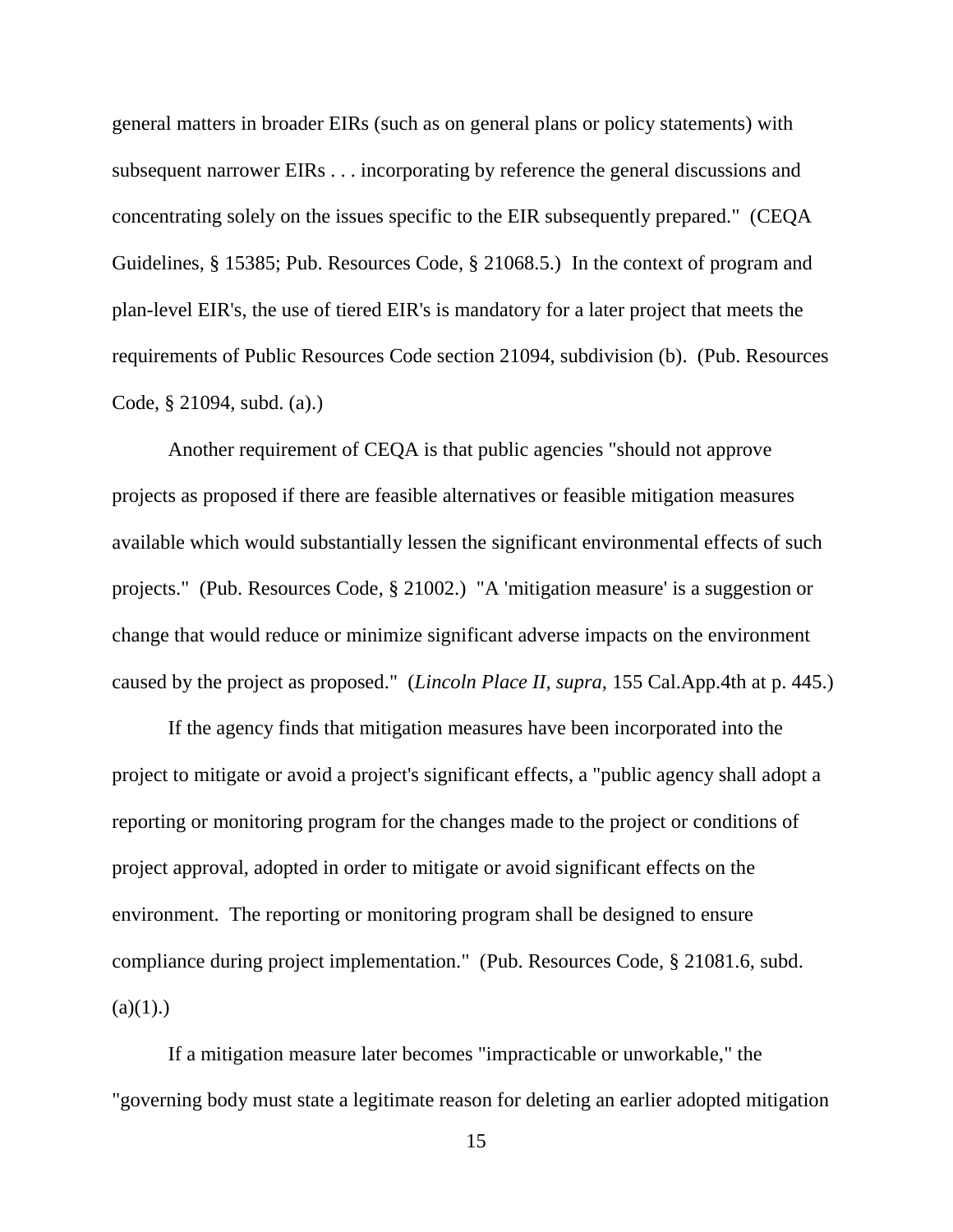measure, and must support that statement of reason with substantial evidence." (*Lincoln Place Tenants Association v. City of Los Angeles* (2005) 130 Cal.App.4th 1491, 1509 (*Lincoln Place I*).)

# III. *ANALYSIS*

## A. *Statute of Limitations Defense*

The County asserts that the Sierra Club's claim that the mitigation measures it adopted are not enforceable is barred by the statute of limitations because the Sierra Club should have challenged the County's approval of the general plan update EIR, not the CAP. We reject this contention.

The petition was filed 30 days after the County's June 20, 2012 approval of the CAP. In addition, the lawsuit was filed 29 days after the County filed a notice of determination (NOD). The Sierra Club's July 20, 2012 petition was timely filed 29 days after. Thus, the County triggered the 30-day statute of limitations set forth in Public Resources Code section 21167, subdivisions (b) and (e).

The Sierra Club is not challenging the validity of the general plan update PEIR or the enforceability of the mitigation measures provided in that document. Rather, the Sierra Club is challenging the project before the Board of Supervisors on June 20, 2012, and seeks to enforce a key mitigation measure set forth in the EIR and MMRP - Mitigation Measure CC-1.2.

Further, the Court of Appeal in *Lincoln Place II, supra,* 155 Cal.App.4th 425 rejected a similar argument to that made by the County. In that case, a tenants' association sought to compel the City of Los Angeles to enforce mitigation measures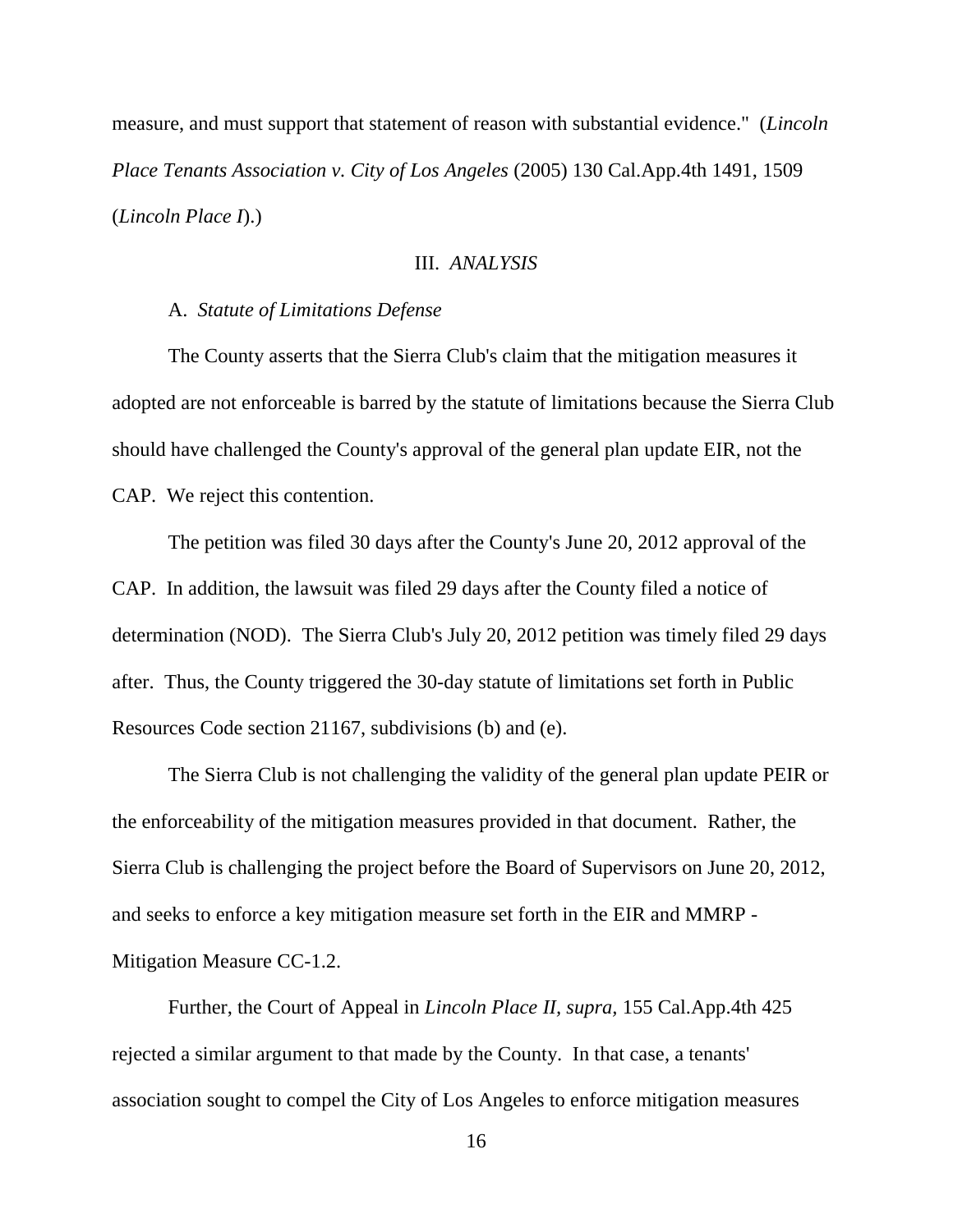contained in a vesting tentative tract map issued by the city. The city argued that the 180 day statute of limitations contained in Public Resources Code section 21167 for challenges to approval of projects without determining whether they have a significant effect on the environment barred the plaintiffs' action. In rejecting that action, the Court of Appeal held "[t]he statute's plain language demonstrates it has no application to this case seeking to *enforce mitigating conditions.*" (*Lincoln Place II,* at p. 453, fn. 23, italics added.)

Moreover, the cases cited by the County in support of its position are inapposite. The County cites *River Valley Preservation Project* v. *Metropolitan Transit Development Bd.* (1995) 37 Cal.App.4th 154 and *Friends of Davis* v. *City of Davis* (2000) 83 Cal.App.4th 1004 for the proposition that because the time period within which to challenge the general plan update EIR has expired, the EIR is conclusively presumed to have complied with CEQA. Here, however, the Sierra Club is not challenging the general plan update EIR, but the CAP and Thresholds project, and is seeking to enforce Mitigation Measure CC-1.2.

The County's reliance upon *Environmental Council of Sacramento* v. *City of Sacramento* (2006) 142 Cal.App.4th 1018 and *Mount Shasta Bioregional Ecology Center v. County of Siskiyou* (2012) 210 Cal.App.4th 184 is also unavailing. The petitioners in those actions were challenging the adequacy of the mitigation measures themselves. Here, the Sierra Club does not attack the adequacy of the mitigation measure in the general plan update PEIR. To the contrary, the Sierra Club's lawsuit is in *support* of the County's past findings and promises to achieve GHG Reductions.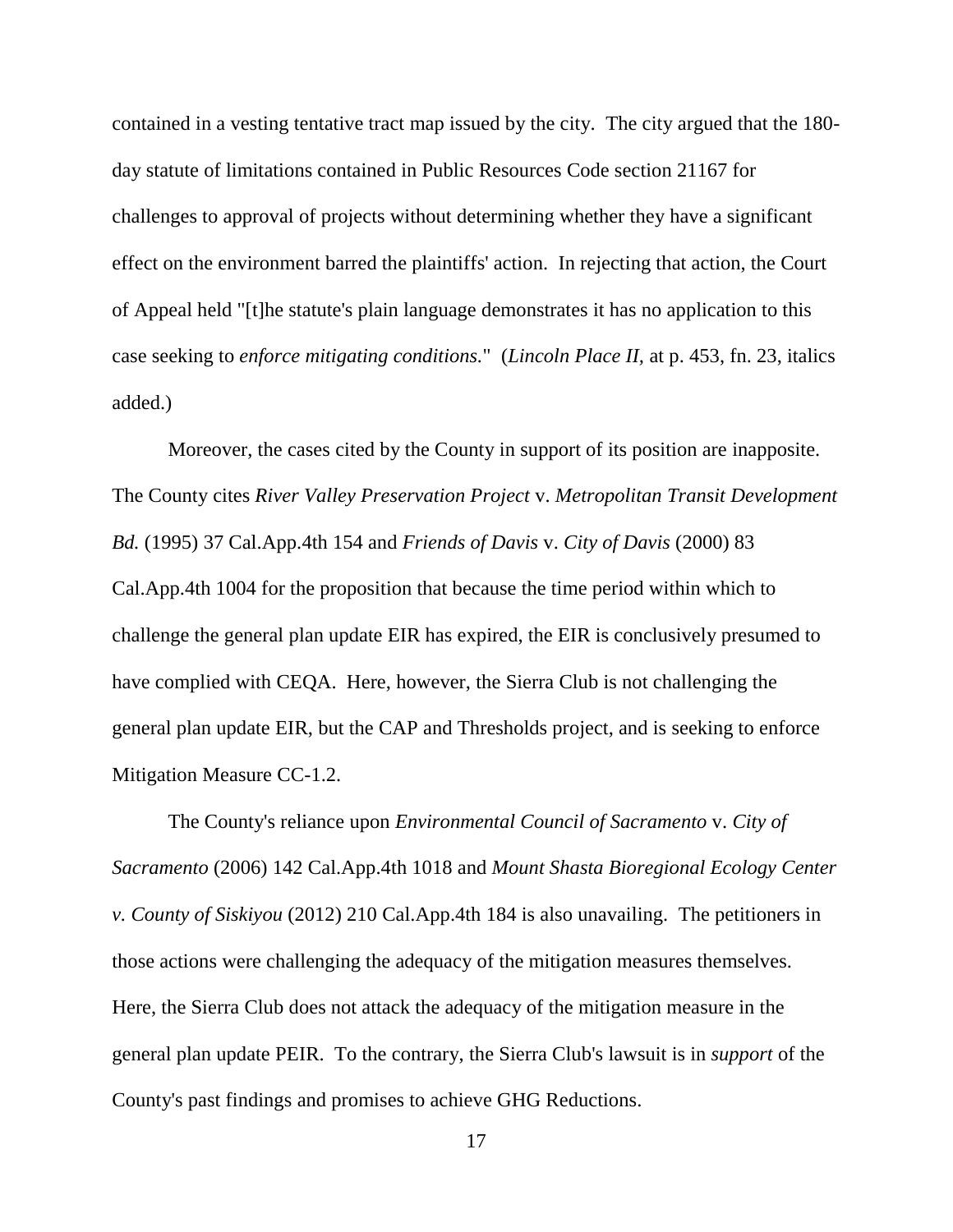### B. *Failure To Proceed in a Manner Required by Law*

As detailed, *ante*, implementation of Mitigation Measure CC-l.2 was only one of the purported purposes of the CAP and Thresholds project. The CAP and Thresholds project also purports to be a plan-level document for use in review of later projects.

As we shall explain, *post*, with respect to the CAP as mitigation for a plan-level document, the County failed to proceed in the manner required by CEQA by proceeding with the CAP and Thresholds project in spite of the express language of Mitigation Measure CC-l.2 that the CAP "include . . . more detailed greenhouse gas emissions reduction targets and deadlines" and that the CAP ''will achieve comprehensive and enforceable GHG emissions reduction" by 2020. With respect to the CAP as a plan-level document itself, the County failed to proceed in the manner required by law by failing to incorporate mitigation measures into the CAP as required by Public Resources Code section 21081.6.

# 1. *The County failed to adopt a CAP that complied with the requirements of Mitigation Measure CC-1.2*

"Mitigating conditions are not mere expressions of hope." (*Lincoln Place I, supra,* 130 Cal.App.4th at p. 1508.) Once incorporated, mitigation measures cannot be defeated by ignoring them or by "attempting to render them meaningless by moving ahead with the project in spite of them." (*Lincoln Place II, supra,* 155 Cal.App.4th at p. 450.) This is true even where subsequent approvals are ministerial. (*Katzeff v.California Department of Forestry & Fire Protection* (2010) 181 Cal.App.4th 601, 614 [public agency "may not authorize destruction or cancellation of the mitigation—whether or not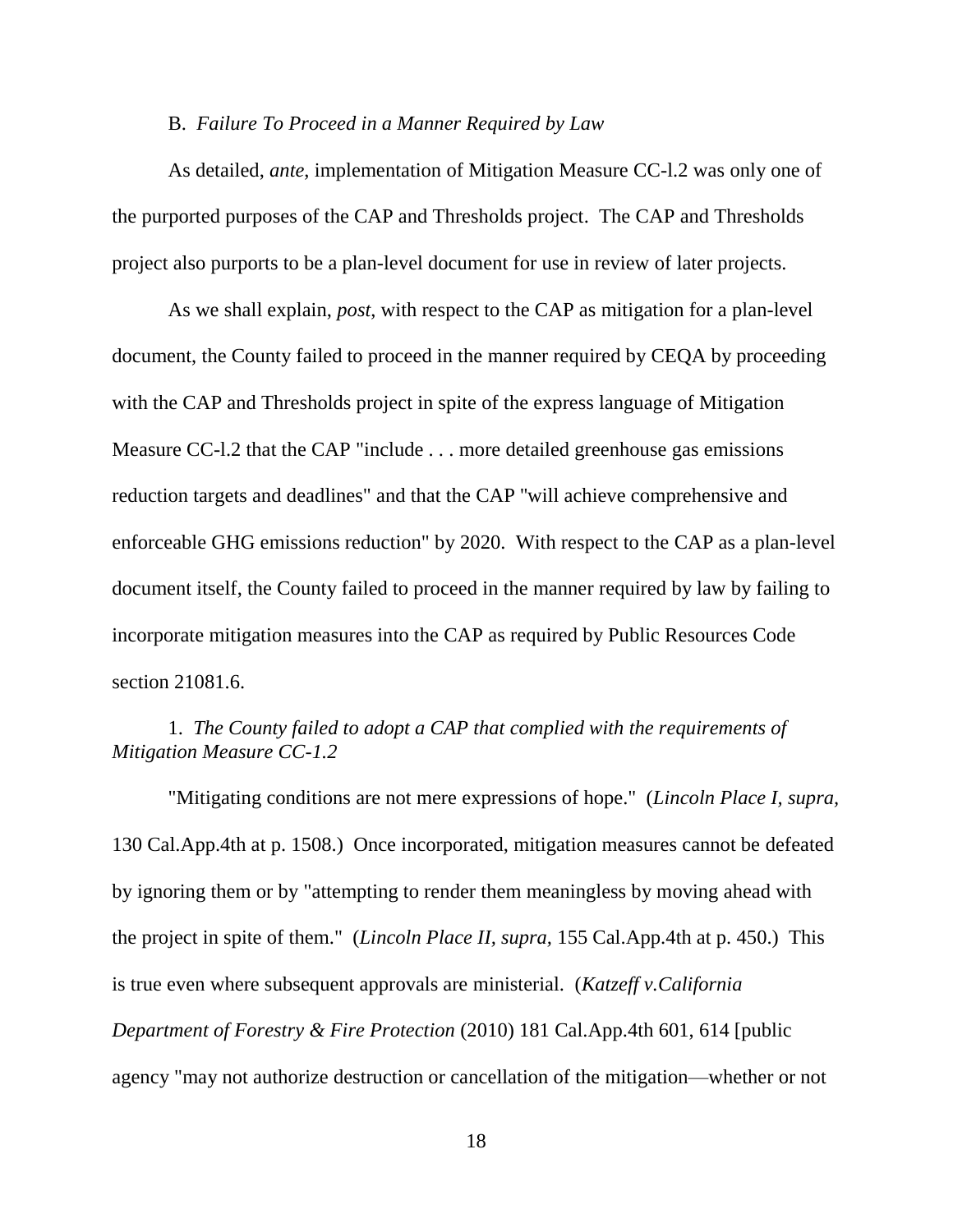the approval is ministerial—without reviewing the continuing need for the mitigation, stating a reason for its actions, and supporting it with substantial evidence"].) If a mitigation measure later becomes "impractical or unworkable," the "governing body must state a legitimate reason for deleting an earlier adopted mitigation measure, and must support that statement of reason with substantial evidence." (*Lincoln Place I, supra,* 130 Cal.App.4th at p. 1509.)

# a. *The CAP does not include enforceable GHG emissions required by Mitigation Measure CC-1.2*

When it adopted the general plan PEIR, the County promised to achieve specified GHG reductions by 2020. However, when it approved the CAP and Thresholds project, the County stated that the CAP does not ensure the required GHG emissions reductions. Rather, the County described the strategies as recommendations.

Until this litigation was initiated, the County described the CAP as the most critical component of the County's climate change mitigation efforts. The CAP was intended to '''provide[] the specific details associated with [the General Plan] strategies and measures for greenhouse gas (GHG) emissions reduction *that were not available* during the program-level analysis of the General Plan.'" (Italics added.)

The County agreed to the mitigating requirement of a CAP containing "comprehensive and enforceable GHG emissions reduction measures that will achieve" the specified GHG Reductions by 2020. This is because, as the County acknowledges, Executive Order No. S-3-05 requires consistent emissions reductions each year from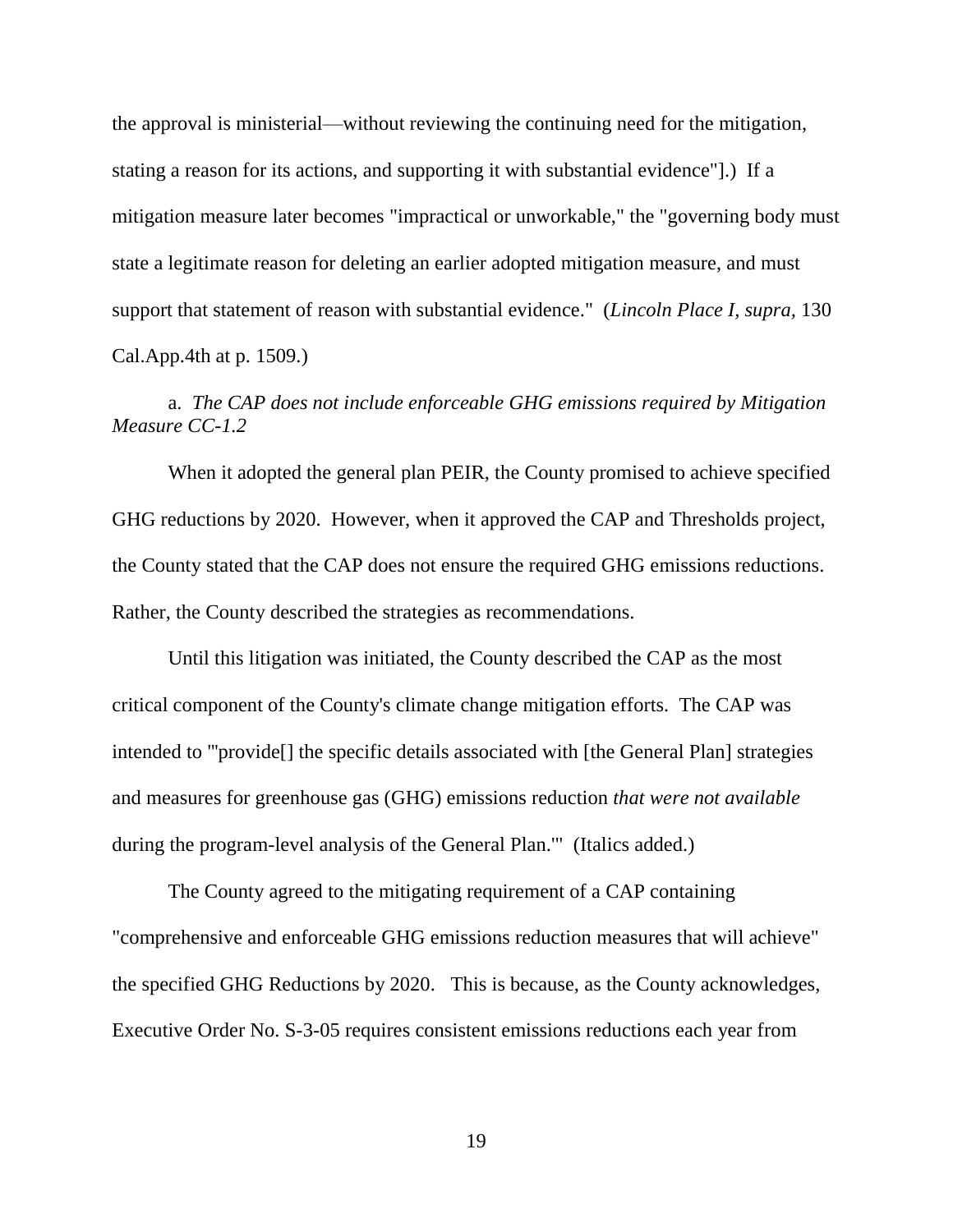2010 through 2020 and then a greater quantity of emissions reductions each year from 2020 through 2050.

The County asserts that "[f]ive of the reduction measures incorporated into the CAP are also embodied in state or federal law" and that "CEQA permits reliance on existing regulatory standards as mitigation when it is reasonable to believe compliance will occur."

However, the County acknowledges that these measures will not, alone, achieve the specified GHG emissions reductions by 2020. In fact, the record shows that without local measures the requirements of Assembly Bill No. 32 will not be met.

Further, the record demonstrates that many of the mitigation measures set forth in the MMRP are not likely to achieve GHG emissions reductions by 2020 as promised by Mitigation Measure CC-1.2 because they are not currently funded. The record show that the County has not funded essential programs like replacing its own vehicle fleet, implementing water conservation programs, preparing town center plans, and reducing water demand. The County cannot rely on unfunded programs to support the required GHG emissions reductions by 2020, as Mitigation Measure CC-1.2 requires.

Transportation is a major concern, which the County concedes is the largest source of community GHG emissions. The Sierra Club presented evidence below that driving reductions needed to achieve Assembly Bill No. 32 and Executive Order No. S-3-05 targets are not met. The County did not dispute this evidence. The record shows that transit-related measures are either unfunded, that the County is not making meaningful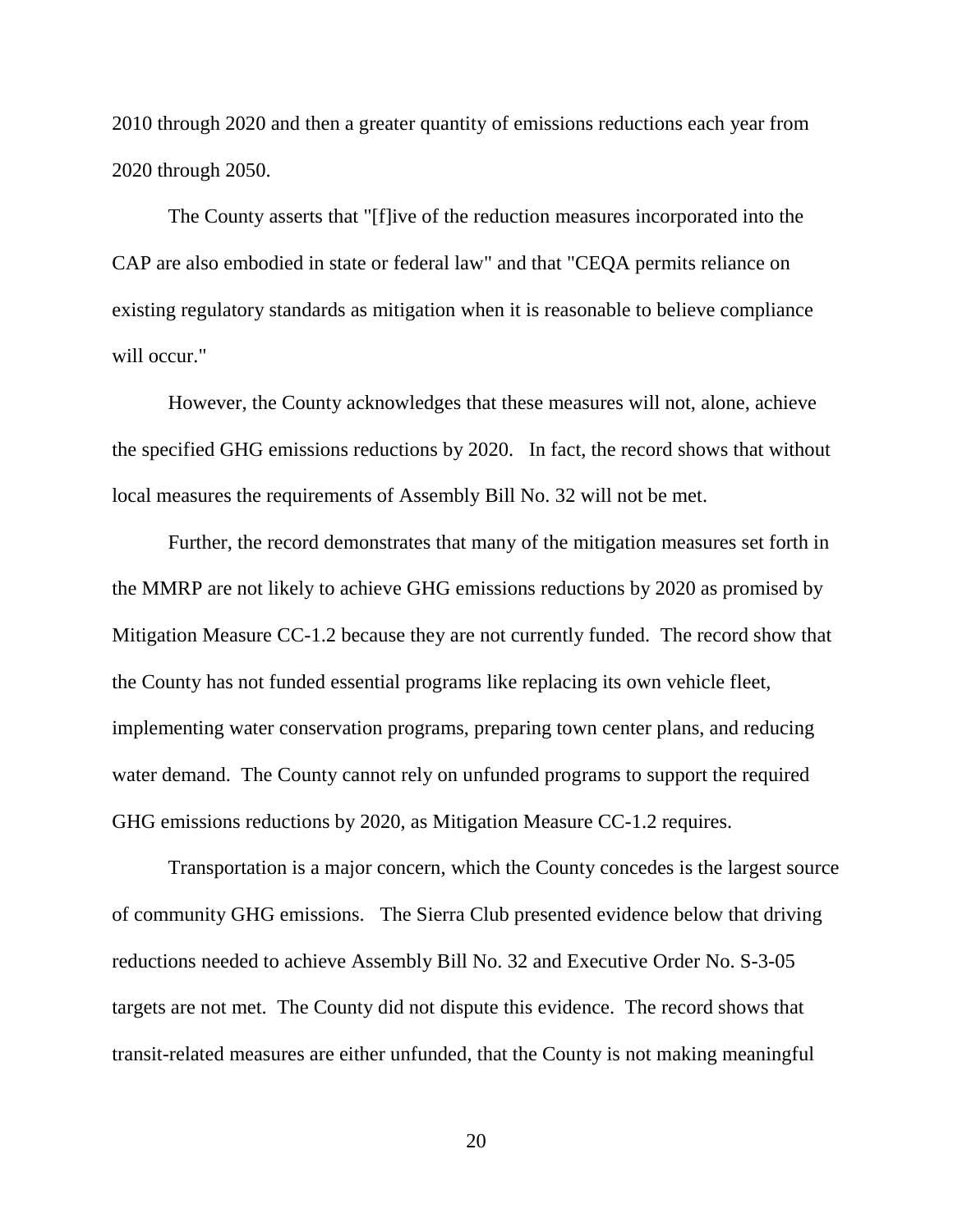implementation efforts, and in some instances that the County is acting contrary to mitigation measures incorporated into the general plan update PEIR.

For example, two of the four transportation measures, T1 (increase transit sse) and T2 (increase walking & biking), rely on at least one unfunded program. In addition, measures T1 and T2, as well as T3 (increase ridesharing), also rely on "coordination" with SANDAG and/or other entities.

In response to Sierra Club's comments relating to the effectiveness of these measures as a result of current SANDAG (San Diego Association of Governments) priorities, the County did not request funds based on the fact that it does not control how SANDAG spends its money. As the County stated, "The County does not control regional plans or allocation of regional transportation funding." This position was rejected by the Supreme Court in *City of Marina v. Board of Trustees of the California State University* (2006) 39 Ca1.4th 341, 367 [holding respondent could not disclaim responsibility for making payments without first asking for funds].

The CAP's transportation section also does not include an analysis of the County's own operations, and the record appears to include contradictions even over programs over which the County has exclusive control, such as replacement of its own vehicle fleet with alternatively fueled vehicles. Although the County suggests it will implement "1 % greater efficiency per year", the County has not formally bound itself do so. Indeed, there is no mention of potential funding sources with respect to reductions related to County operations.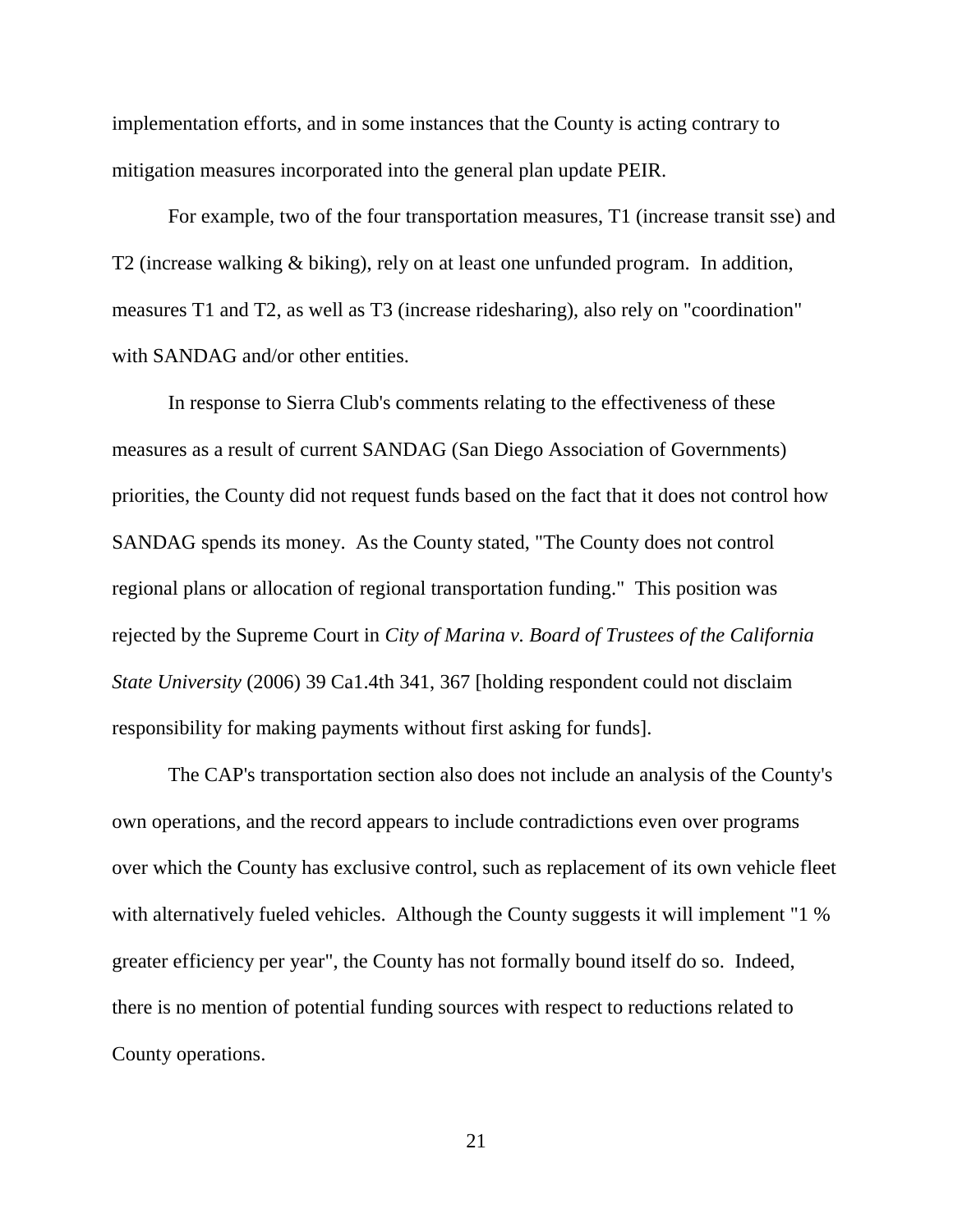#### b. *The CAP contains no detailed deadlines for reducing GHG emissions*

As the trial court found, the CAP contained no detailed deadlines. The County argues on appeal that the 2020 goal and the timeframes set forth in the MMRP are sufficient to meet the requirement of "more detailed . . . deadlines." However, Mitigation Measure CC-1.2 expressly required that the CAP provide more detailed deadlines. If the County did not intend for the CAP to do anything further with respect to deadlines than already set forth, the County would not have used the word "more." Indeed, in addition to not providing the promised deadlines, the CAP acknowledges that it will not be effective unless it is updated.

# c. *The evidence cited by the County*

The County asserts that CAP measures will be effective because "[p]articipation rates were discussed and modified," and the "feasibility of attaining reduction targets was assessed." However, the County does not cite any evidence in the record to support its belief that people will participate in the various programs to the extent necessary to achieve the reductions asserted, or even assert that feasible measures will actually be implemented.

Rather, the County cites to entire appendices and chapters of the CAP. However, information contained in appendices are "'not a substitute for "a good faith reasoned analysis."'" (*Vineyard, supra,* 40 Cal.4th at p. 442.) "The audience to whom an EIR must communicate is not the reviewing court but the public and the government officials deciding on the project." (*Id.* at p. 443.)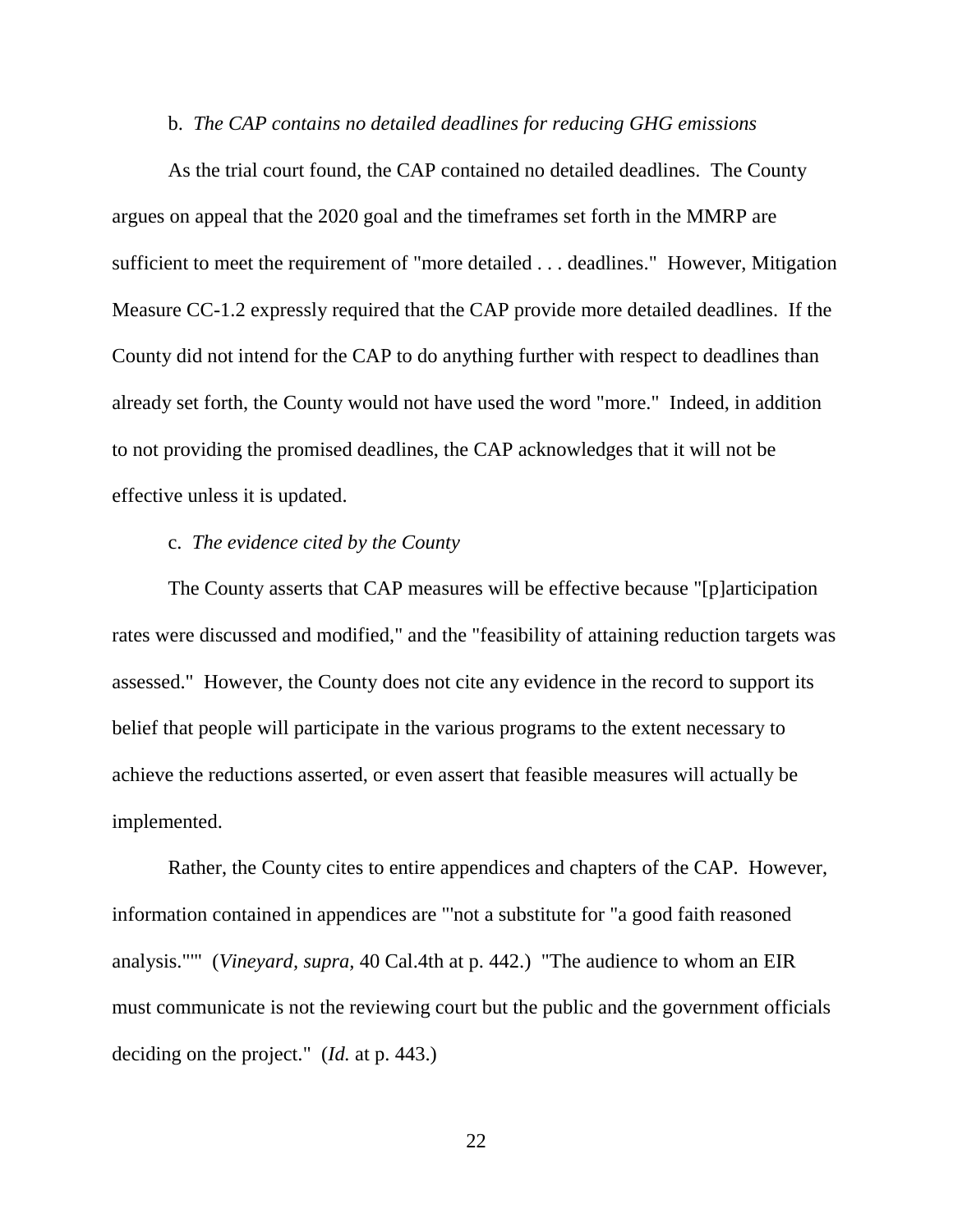The County also asserts that the CAP "demonstrates a [GHG emissions] reduction of 19%." However, the CAP expressly states that it does not ensure reductions. Instead, the County's evidence relates to quantification of the respective measures. Quantifying GHG reduction measures is not synonymous with implementing them. Whether a measure is effective requires more than quantification, but an assessment of the likelihood of implementation. There is no evidence in the record that the abovereferenced mitigation measures will make any contribution to achieving GHG emissions reductions by 2020.

# 2. *The County's failure to make findings regarding the environmental impact of the CAP and Thresholds project*

Instead of analyzing and making findings regarding the environmental effects of the CAP and Thresholds project, the County made an erroneous assumption that the CAP and Thresholds project was the same project as the general plan update. (*Sierra Club, supra,* 6 Cal.App.4th at p. 1320 ["section 21166 and its companion section of the [CEQA] Guidelines appear to control only when the question is whether more than one EIR must be prepared for what is essentially the same project"].) As a result, the County failed to render a ''written determination of environmental impact" before approving the CAP and Thresholds project. (*No Oil, Inc.* v. *City of Los Angeles* (1974) 13 Cal.3d 68, 81; Pub. Resources Code, § 21151.) This constitutes a failure to proceed in the manner required by law. (*No Oil, supra,* 13 Cal.3d at p. 81.)

By inaccurately assuming the CAP and Thresholds project was the same project as the general plan update, the County failed to analyze the environmental impacts of the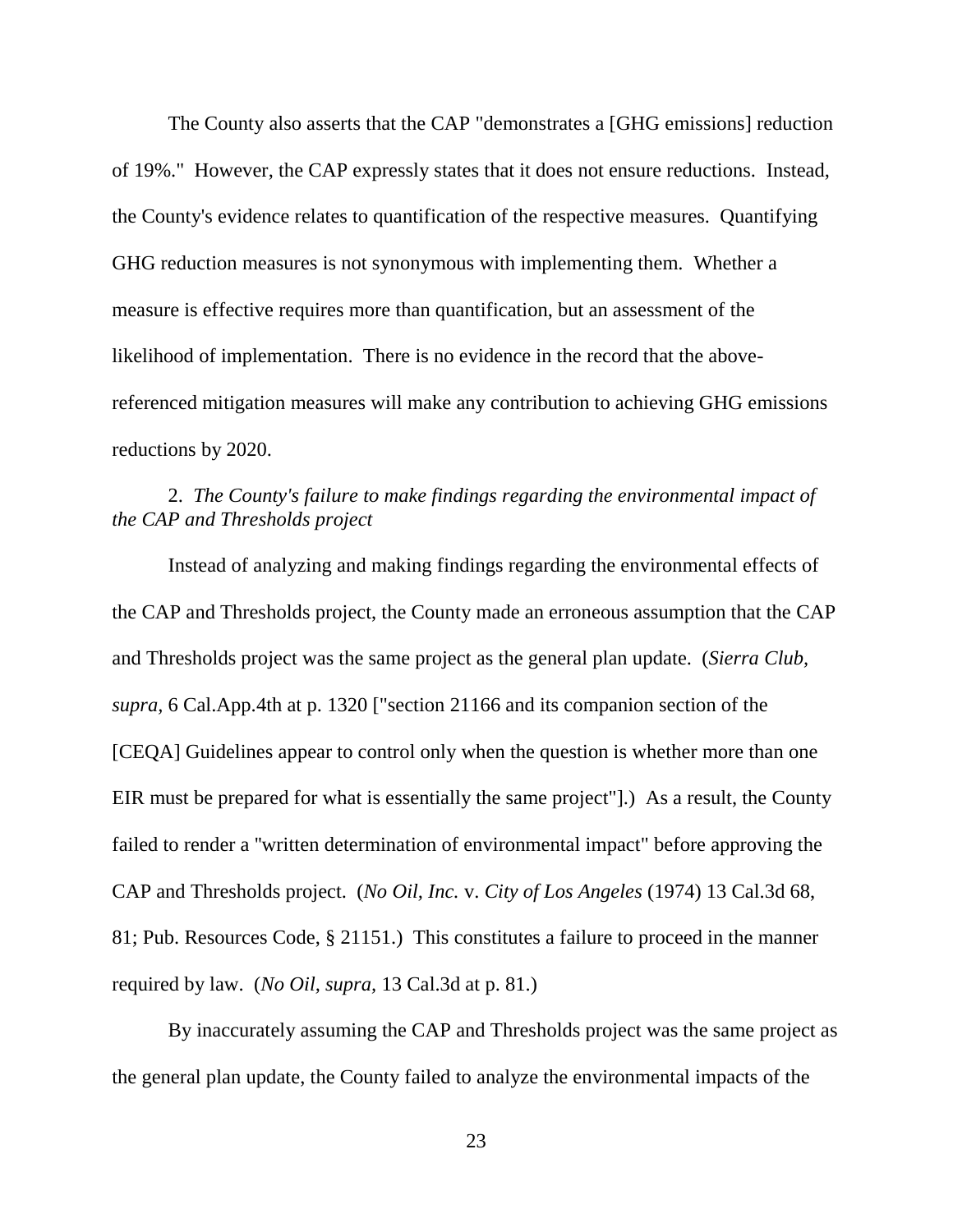CAP and Thresholds project itself. (*Natural Resources Defense Council, Inc.* v. *City of Los Angeles* (2002) 103 Cal.App.4th 268, 283 [holding CEQA violated where "no evidence that the [County] formally addressed whether or not the [] project fell within the concept of a 'tiered' EIR"].) As a result, the County never made the required findings that the effects of the CAP and Thresholds project were examined, mitigated, or avoided. (Pub. Resources Code, § 21094, subd. (a).)

The facts of the present case, as the trial court found, are similar to *Center for Sierra Nevada Conservation* v. *County of El Dorado* (2012) 202 Cal.App.4th 1156 (*CSNC*). In *CSNC,* the county prepared a general plan and PEIR. (*Id.* at p. 1162.) In the PEIR, one of the mitigation measures was the preparation of a management plan, including a fee program, to mitigate the general plan's impacts on oak woodland habitat. (*Id.* at p. 1163.) The initial study concluded that the project was merely an implementation of the county's general plan. (*Id.* at p. 1176.)

The Court of Appeal rejected this argument, holding that a tiered EIR was required to examine the management plan since the PEIR did not include sufficient details, rejecting the argument that the management plan was merely an implementation of the general plan. (*CSNC, supra,* 202 Cal.App.4th at pp. 1176, 1184-1185.)

The County attempts to distinguish *CSNC* by asserting the general plan update PEIR analyzed the same environmental issue addressed in the CAP. However, the record reveals that the necessary details were not available to the County at the time the general plan update PEIR was certified. Indeed, no component of the project, the CAP or the Thresholds, had even been created at the time of the general plan update.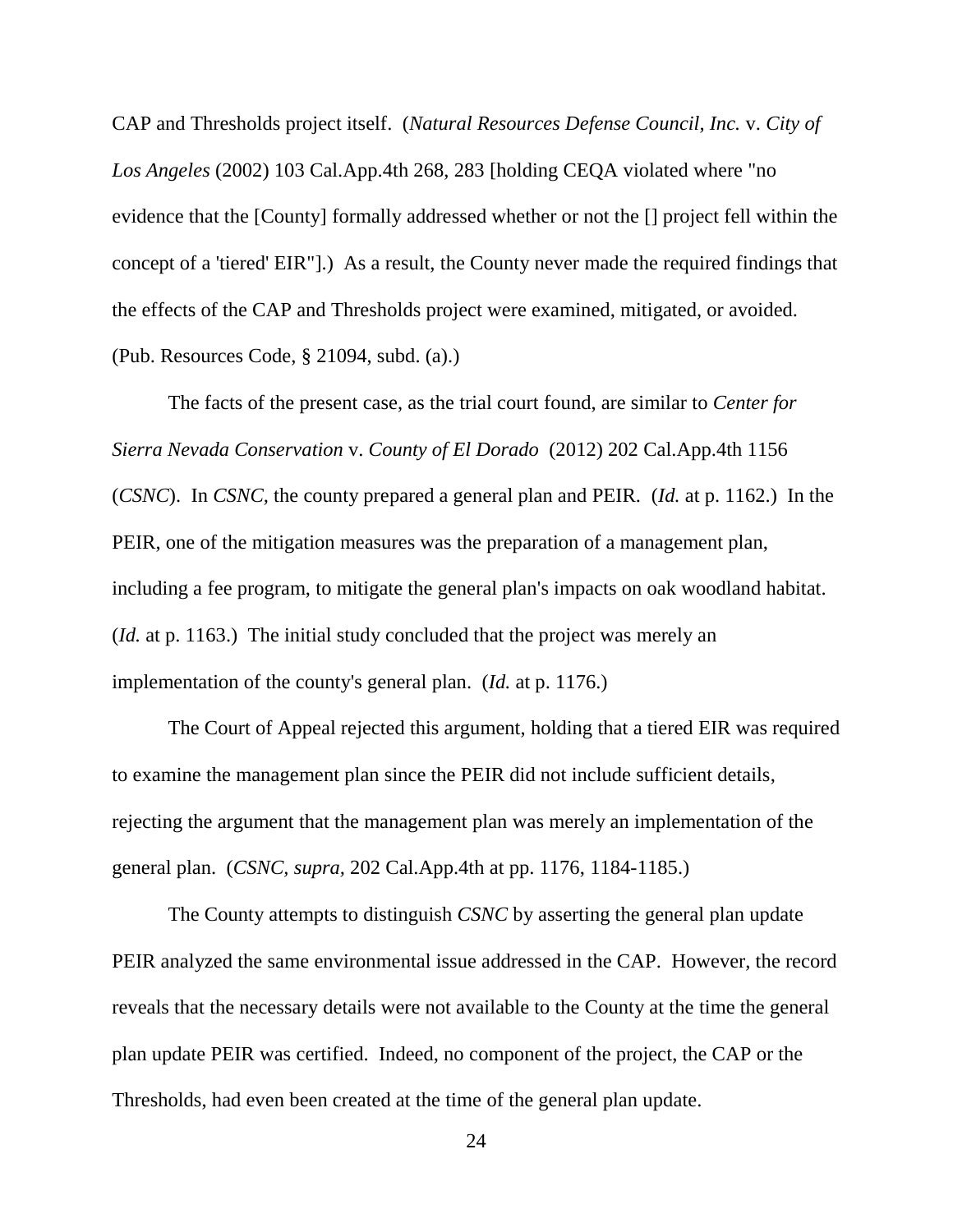As the Court of Appeal in *CSNC* explained:

"That the preceding 2004 program EIR contemplated adverse environmental impacts resulting from development under the 2004 General Plan does not remove the need for a tiered EIR for the oak woodland management plan. . . . Here, the specific project—the oak woodland management plan (including Option B fee program) required a tiered EIR to examine its specific mitigation measures and fee rate." (*CSNC, supra,* 202 Cal.App.4th at p. 1184.)

The general plan update anticipated implementation of mitigation measures—CCl.2, CC-1.7, and CC-l.8—as mitigating conditions to mitigate the adverse climate change environmental impacts of the general plan update. Those measures were analyzed in the PEIR. However, the PEIR never considered the use of the CAP and the Thresholds as a plan-level program. Thus, the environmental impacts of its use needed to be considered in an EIR. (*NRDC, supra,* 103 Cal.App.4th at p. 281 [project did not arise until after PEIR and thus was not contemplated therein].)

The County contends that the Board of Supervisors made an "implied finding" that the CAP complied with Mitigation Measure CC-1.2 and that finding is "entitled to great deference." However, "such an 'implicit finding' does not satisfy CEQA's requirement of express findings." (*Sacramento Old City Assn.* v. *City Council* (1991) 229 Cal.App.3d 1011, 1037.) "'[T]he board of supervisors must make findings . . . to permit a reviewing court to bridge the analytic gap between the evidence and the ultimate decision.'" (*People* v. *County of Kern* (1976) 62 Cal.App.3d 761, 777; see *Citizens for Quality Growth* v. *City of Mt. Shasta* (1988) 198 Cal.App.3d 433, 442 ["passing references to the mitigation measures are insufficient to constitute a finding, as nothing in City's resolutions binds it to follow these measures"].)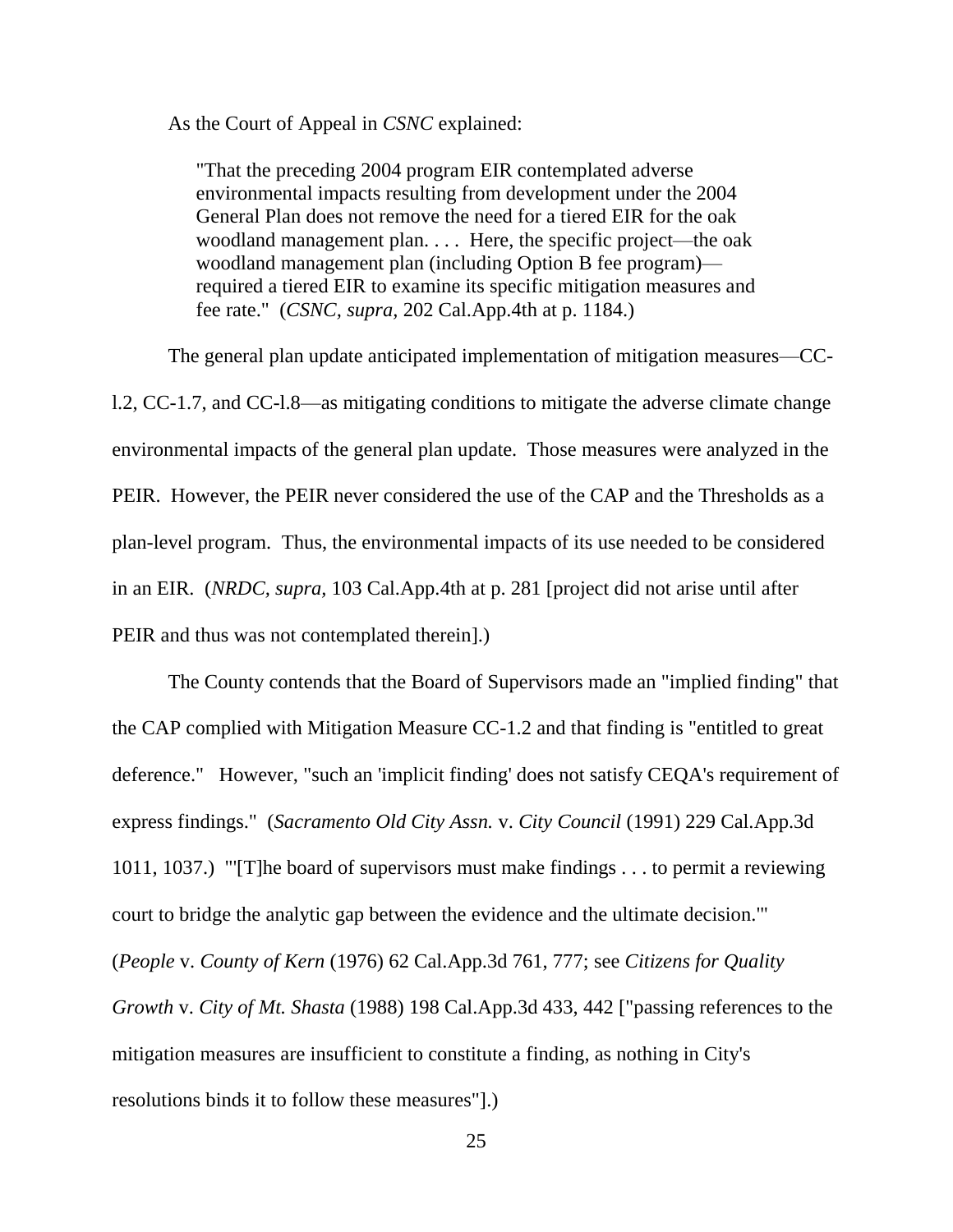Moreover, even if "implied findings" were permissible, there can be no "interpretation" of Mitigation Measure CC-1.2 contrary to its express terms. (*Southern Cal. Edison Co.* v *Public Utilities Com.* (2000) 85 Cal.App.4th 1086, 1105 ["an agency's interpretation of a regulation or statute does not control if an alternative reading is compelled by the plain language of the provision"]; see *Santa Clarita Organization for Planning the Environment v. City of Santa Clarita* (2011) 197 Cal.App.4th 1042, 1062 [agency's "view of the meaning and scope of its own ordinance" does not enjoy deference when it is "'clearly erroneous or unauthorized'"].)

3. *The County failed to proceed in the manner required by law by failing to incorporate mitigation measures directly into the CAP*

As discussed, *ante*, one of the major differences between the climate change action plan anticipated by Mitigation Measure CC-1.2 in the general plan update PEIR and the CAP and Thresholds project as prepared, is that the general plan update PEIR did not analyze the CAP as a plan-level document that itself would facilitate further development. As a plan-level document, the CAP is required by CEQA to incorporate mitigation measures directly into the CAP:

> "A public agency *shall provide the measures to mitigate or avoid significant effects on the environment are fully enforceable through permit conditions, agreements, or other measures*. Conditions of project approval may be set forth in referenced documents which address required mitigation measures or, *in the case of the adoption of a plan*, policy, regulation, or other public project, *by incorporating the mitigation measures into the plan*, policy, regulation, or project design." (Pub. Resources Code, § 21081.6, subd. (b), italics added.)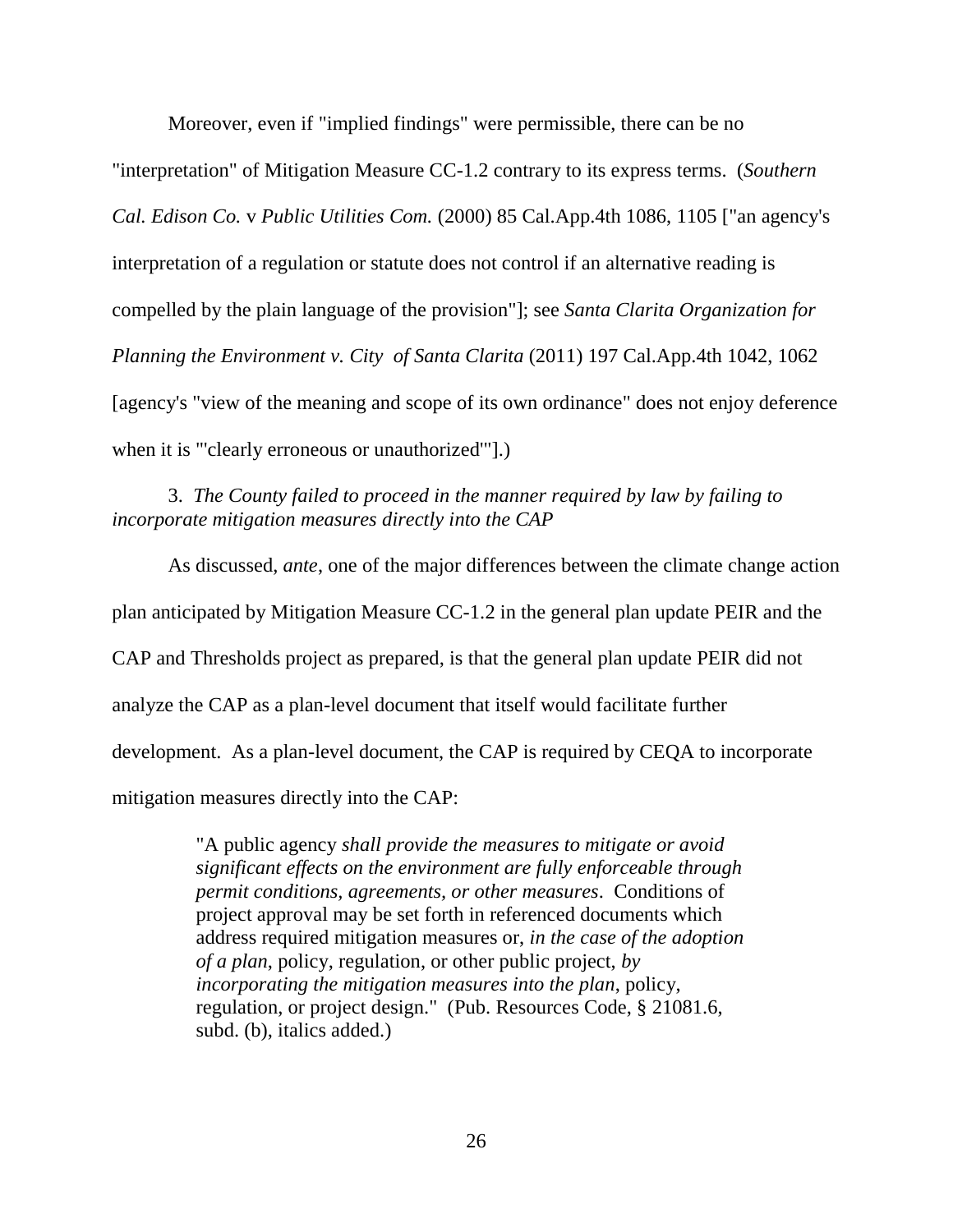As authority for the assertion that it did not need to incorporate enforceable mitigation measures into the CAP directly, the County cites *Twain Harte Homeowners Assn. v. County of Tuolumne* (1982) 138 Cal.App.3d 664, 689-690. However, *Twain Harte* was decided before enactment of Public Resources Code section 21081.6, subdivision (b), which, as discussed, *ante*, requires "in the case of the adoption of a plan" that mitigation measures be fully enforceable "by incorporating the mitigation measures into the plan . . . ."

"The purpose of CEQA is not to generate paper, but to compel government at all levels to make decisions with environmental consequences in mind." (*Bozung v. Local Agency Formation Com.* (1975) 13 Cal.3d 263, 283.) By failing to consider environmental impacts of the CAP and Thresholds project, the County effectively abdicated its responsibility to meaningfully consider public comments and incorporate mitigating conditions. In addition to the example discussed, *ante*, related to transportation impacts, the Sierra Club also provided examples of mitigation implemented by other regions to mitigate the effects of climate change in the energy sector. The County neither implemented nor responded to these examples which have already been implemented elsewhere.

### 4. *The trial court's finding that the County must prepare an EIR*

As set forth in *Lincoln Place I*, a supplemental EIR must be prepared when a public agency determines a previously adopted mitigation measure is infeasible. (*Lincoln Place I, supra,* 130 Cal.App.4th at pp. 1508-1509.) In addition, CEQA guidelines,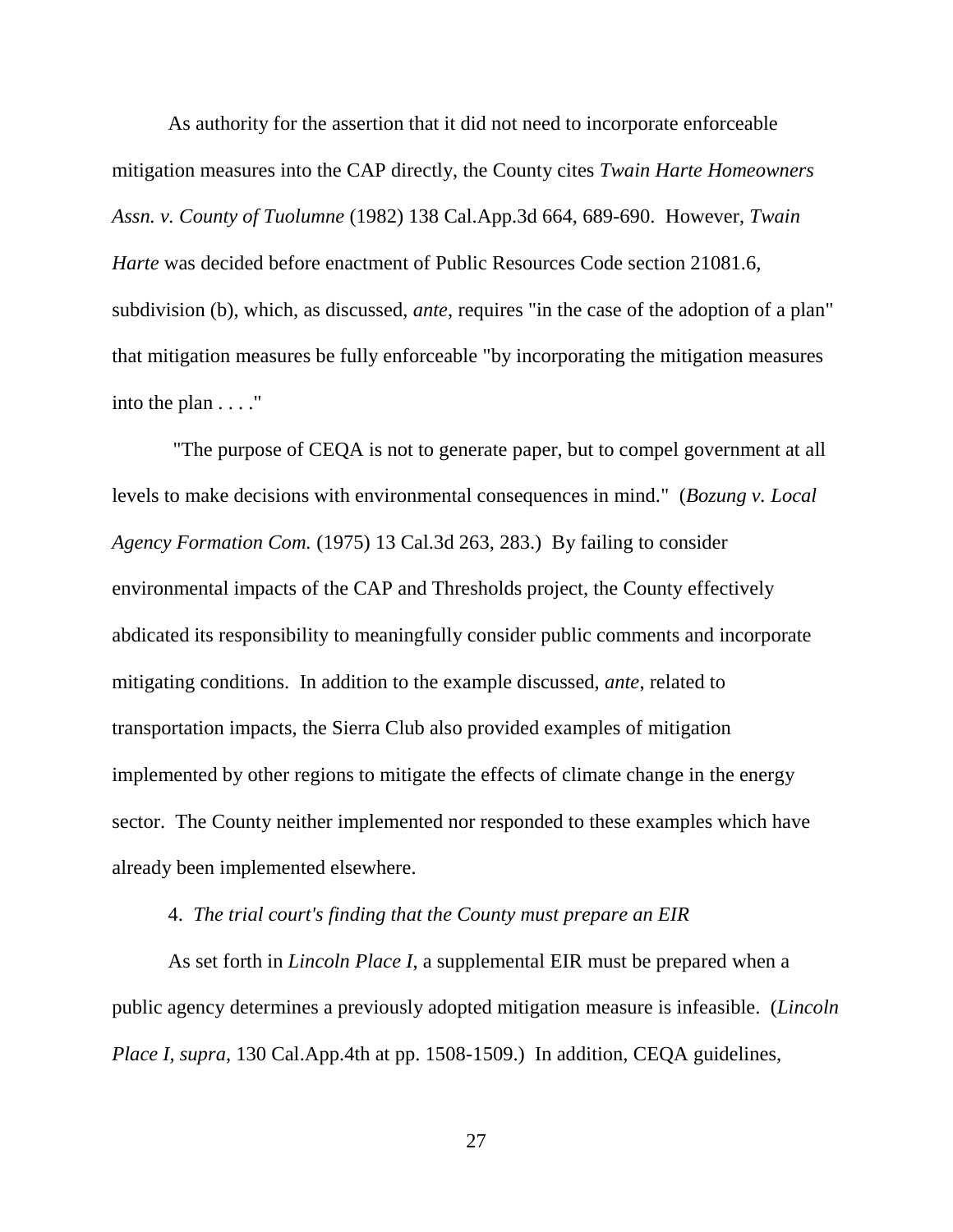section 15183.5, subdivision  $(b)(1)(F)$  provides that a plan for the reduction of GHG emissions should "[b]e adopted in a public process following environmental review."

The County's failure to comply with Mitigation Measure CC-1.2 and Assembly Bill No. 32 and Executive Order No. S-3-05 supports the conclusion that the CAP and Thresholds project will have significant, adverse environmental impacts that have not been previously considered, mitigated, or avoided.

# a. *Substantial evidence supports the court's finding preparation of an EIR was required*

The County asserts that the substantial evidence standard of review applies to the question of whether a supplemental EIR was required, under which deference is given to an agency's determination. (*Latinos Unidos de Napa v. City of Napa* (2013) 221 Cal.App.4th 192, 200-202.) The Sierra Club, on the other hand asserts that the "fair argument" test applies, under which "deference to the agency's determination is not appropriate and its decision not to require an EIR can be upheld only when there is no credible evidence to the contrary." (*Sierra Club, supra,* 6 Cal.App.4th at p. 1318.) We conclude that under either standard, the trial court did not err in finding a supplemental EIR was required.

The fair argument versus substantial evidence test is of no moment because, here, there is no substantial evidence in the record supporting the County's erroneous conclusion that "activities associated with the CAP and Significance Guidelines are within the scope of the General Plan Program EIR."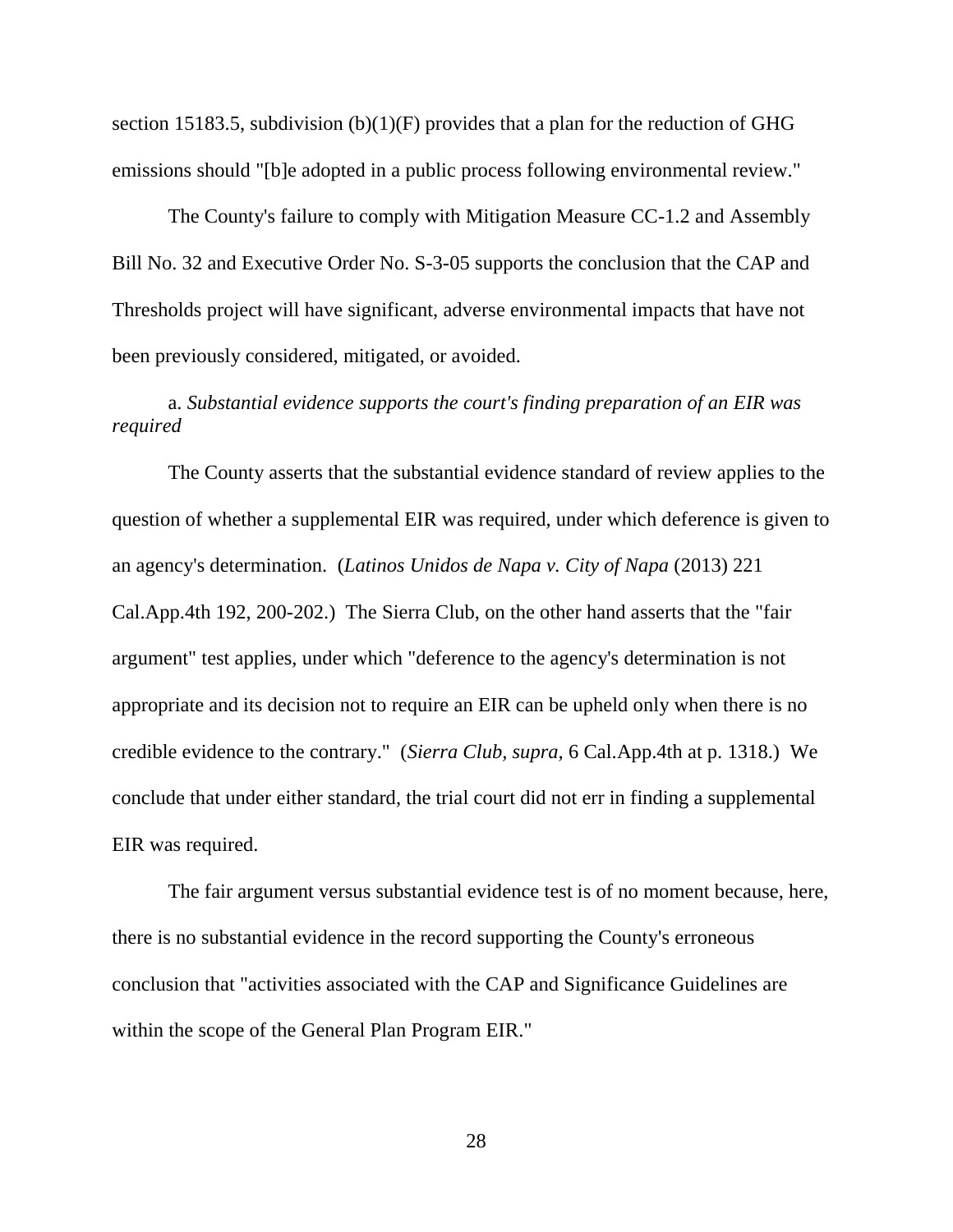The County does not dispute that ''to avoid serious climate change effects, atmospheric GHG concentrations need to be stabilized as quickly as possible." In fact, the County warns that expected local adverse effects of climate change include "higher temperatures, [¶] a greater number of extremely hot days, [¶] changes in the pattern and amount of precipitation, [¶] decreased water supplies accompanied by increased demand, [¶] increased wildfire risk, [¶] changes in ecosystems, and [¶] decline or loss of plant and animal species." However, the CAP and Thresholds project was approved without the appropriate environmental analysis to avoid or mitigate these consequences. As the trial court found, "environmental review is necessary to ascertain whether the CAP met the necessary GHG emission reductions when considering the CAP is merely hortatory and contains no enforcement mechanism for reducing GHG emissions."

Moreover, as the County acknowledges, the details of the CAP ''were not available during program-level analysis of the General Plan." For example, the general plan update PEIR did not provide a "baseline GHG emissions inventory; detailed GHG-reduction targets and deadlines; comprehensive and enforceable GHG emissions-reduction measures; and implementation, monitoring, and reporting of progress toward the targets defined in the CAP." In 2011 the County found that implementation of mitigation measures, including CC-l.2, CC-1.7, and CC-l.8, were part of the mitigation imposed to mitigate the climate change impacts of the general plan update. It cannot be said that failing to comply with Mitigation Measure CC-1.2, Assembly Bill No. 32, and Executive Order No. S-3-05 does not change the environmental conclusions in the general plan update PEIR.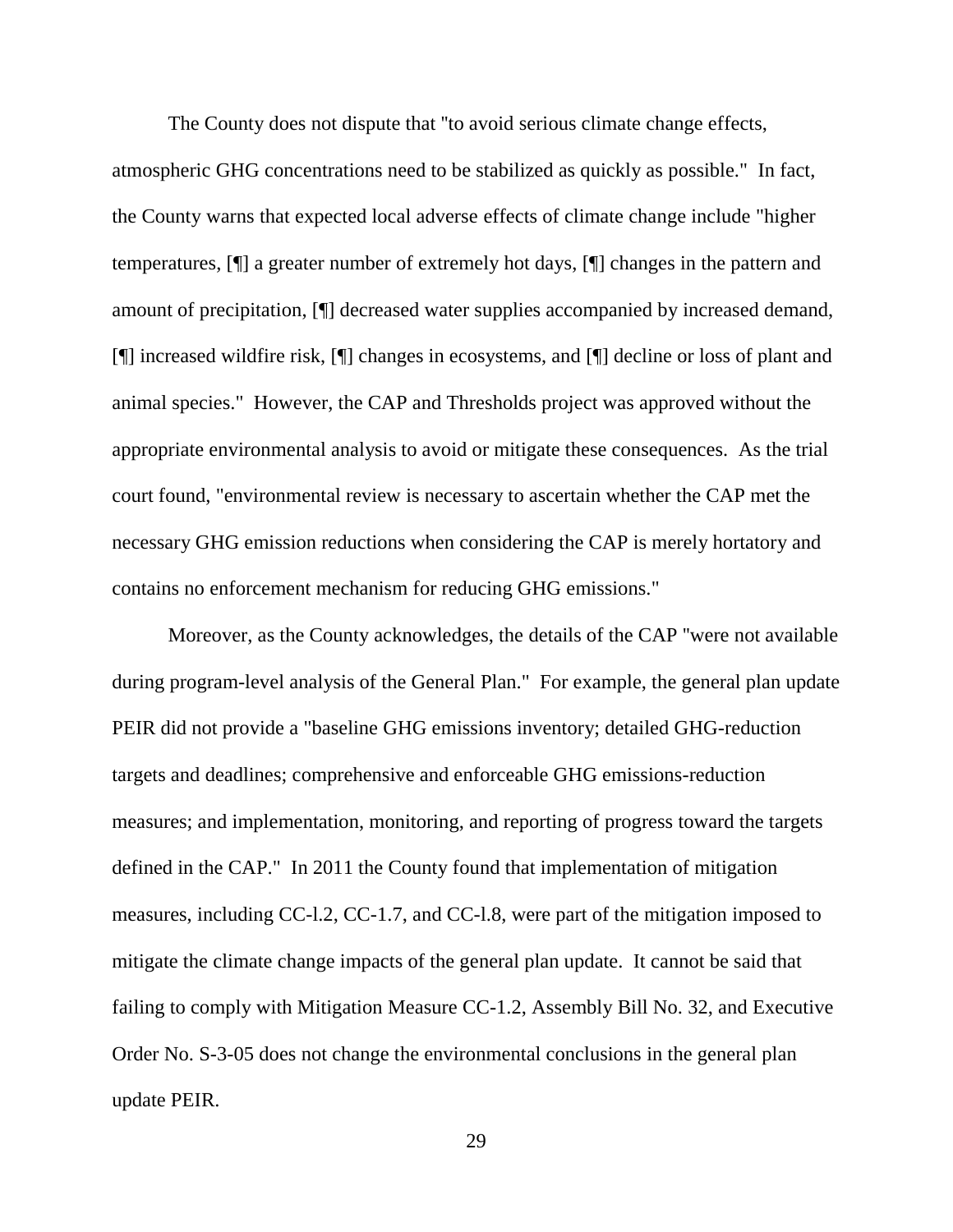Further, the general plan update PEIR did not contemplate that preparation of the CAP and Thresholds project was at the "plan-level." As a plan-level document, the CAP and Thresholds project was required to undergo environmental review as a matter of law. (CEQA Guidelines, § 15183.5, subd. (b)(l)(F).) The general plan update PEIR also did not contemplate that as a result of the CAP, "[m]ore projects will fall below the bright line threshold, and will not have to conduct detailed analysis", much less study the environmental impact of such. County staff, the planning commission, and the board of supervisors were all aware that approving the CAP and Thresholds project would allow more projects to avoid a climate change analysis, including projects with post-2020 climate change impacts without post-2020 environmental review.

Furthermore, in 2011, the County found that climate change impacts were mitigated not only by implementation of mitigation measures, but also by "compliance with applicable regulations" including Assembly Bill No. 32 and Executive Order No. S- $3-05.$ 

By contrast, the CAP and Thresholds project now acknowledges it does not comply with Executive Order No. S-3-05. Instead of maintaining a constant rate of GHG emissions reductions after 2020, as required by Executive Order No. S-3-05, the County admits that GHG emissions will instead increase after 2020. Thus, the County's own documents demonstrate that the CAP and Thresholds project will not meet the requirements of Assembly Bill No. 32 and Executive Order No. S-3-05 and thus will have significant impacts that had not previously been addressed in the general plan update PEIR.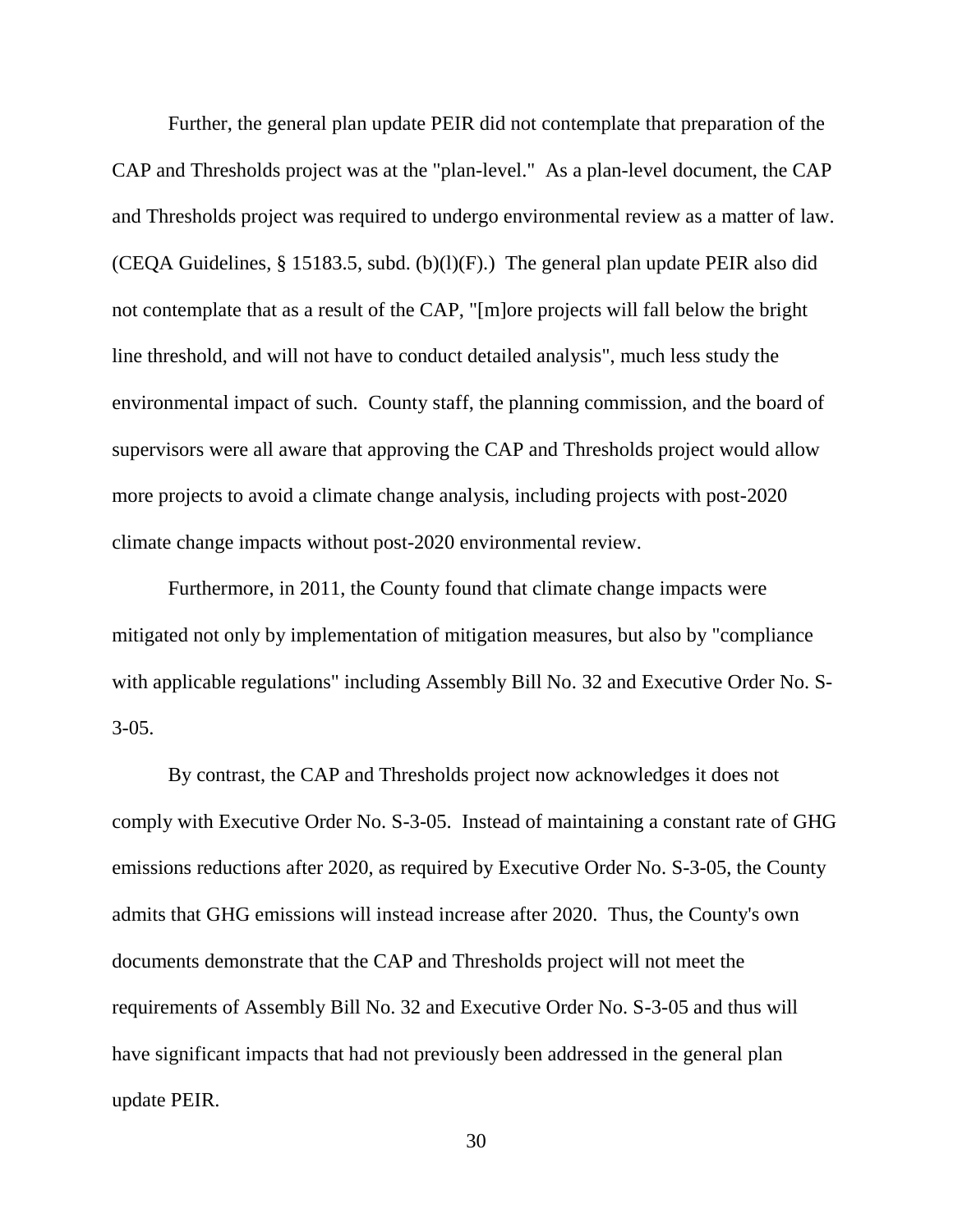The explanation given to the board of supervisors for failing to address the post-2020 impacts facilitated by the CAP and Thresholds project was that "the State's plan doesn't go out that far, and it would be speculative for us to do that."

However, contrary to the County's argument that it would be "speculative" to consider the environmental impacts of the CAP, the County has acknowledged that other agencies have, in fact, been able to do so. It is an abuse of discretion to reject alternatives or mitigation measures that would reduce adverse impacts without supporting substantial evidence. (CEQA Guidelines, §§ 15043, 15093, subd. (b).) The County's assumption that considering post-2020 impacts is "speculative" is not supported by substantial evidence. (Pub. Resources Code, § 21082.2, subd. (c) ["Argument, speculation, unsubstantiated opinion or narrative, evidence which is clearly inaccurate or erroneous . . . is not substantial evidence. Substantial evidence shall include facts, reasonable assumptions predicated upon facts, and expert opinion supported by facts."].)

The Sierra Club provided feasible mitigation measures. The County rejected these mitigation measures without substantial evidence for doing so.

In sum, the CAP does not fulfill the County's commitment under CEQA and Mitigation Measure CC-1.2, to provide detailed deadlines and enforceable measures to ensure GHGF emissions will be reduced.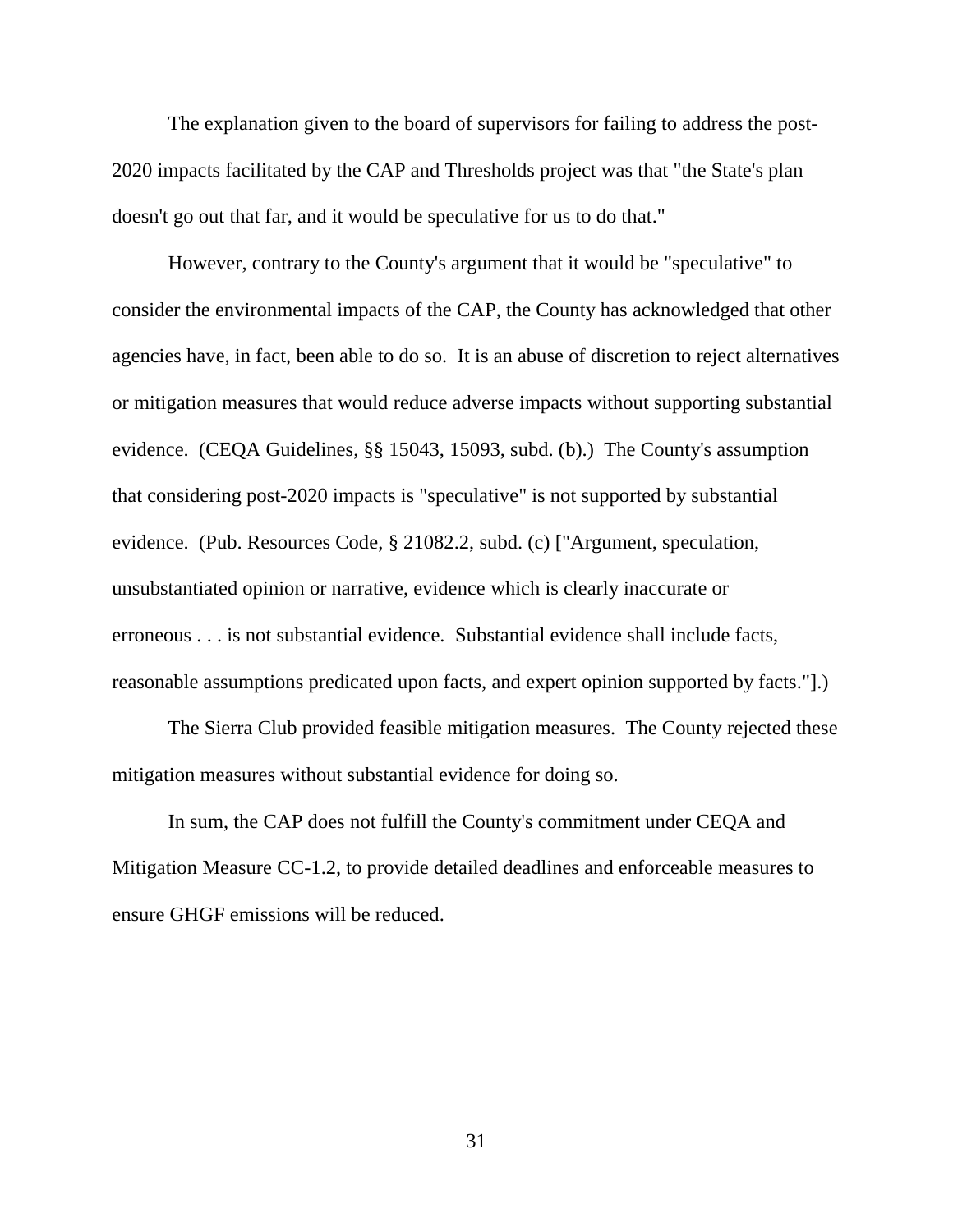# DISPOSITION

The judgment is affirmed. The Sierra Club shall recover its costs on appeal.

NARES, J.

I CONCUR:

McCONNELL, P. J.

I CONCUR IN THE RESULT:

HUFFMAN, J.